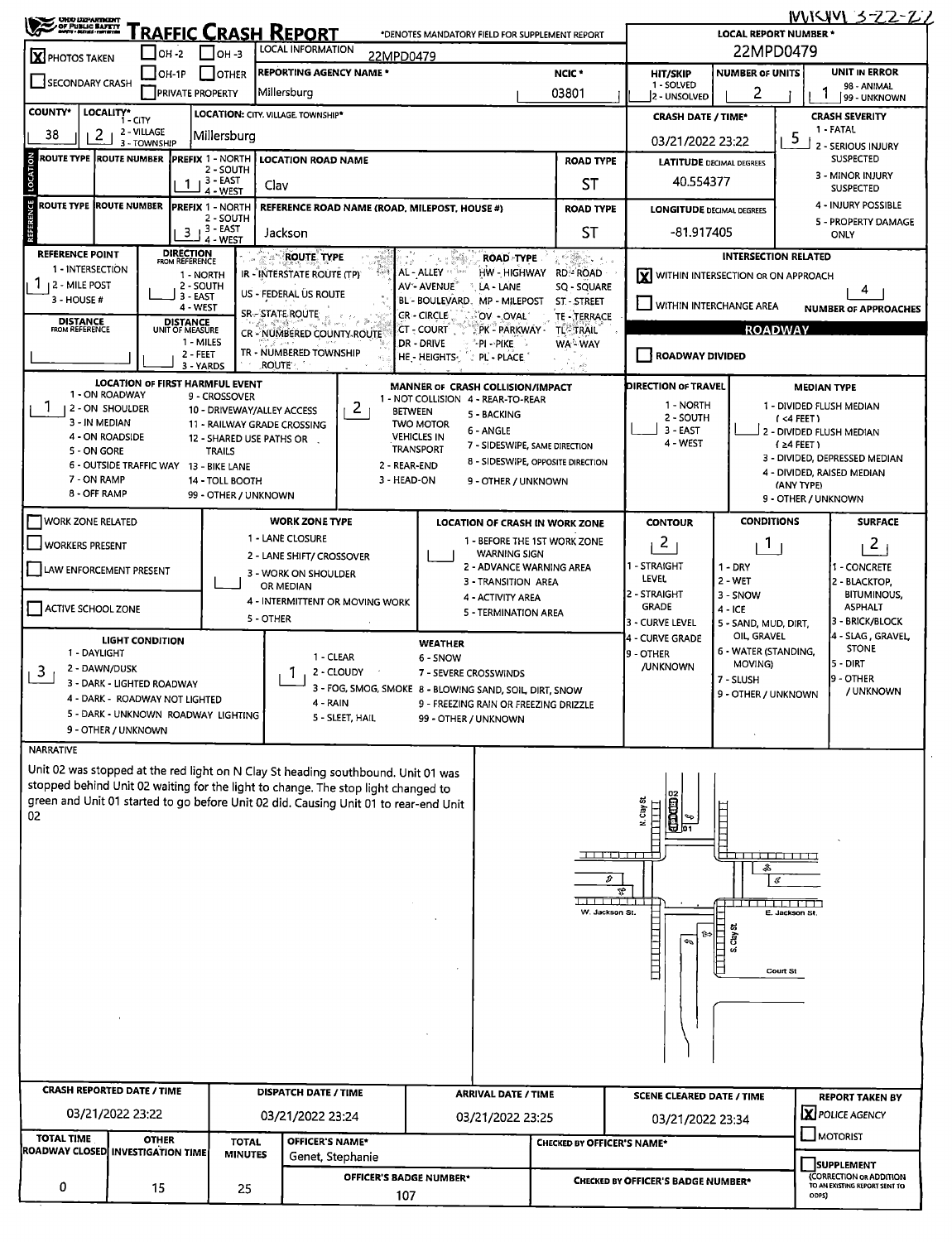|                                                      |                                                                                                                                                             |                                                                                                                                                                                     |                                                                                                                                        |                                            |                                                                                                              |                                                                                                                                           |                                                  | <b>LOCAL REPORT NUMBER</b>                               |                                                                                                                    |
|------------------------------------------------------|-------------------------------------------------------------------------------------------------------------------------------------------------------------|-------------------------------------------------------------------------------------------------------------------------------------------------------------------------------------|----------------------------------------------------------------------------------------------------------------------------------------|--------------------------------------------|--------------------------------------------------------------------------------------------------------------|-------------------------------------------------------------------------------------------------------------------------------------------|--------------------------------------------------|----------------------------------------------------------|--------------------------------------------------------------------------------------------------------------------|
|                                                      | OHO DEPARTMENT<br>OF PUBLIC BAFETT                                                                                                                          |                                                                                                                                                                                     |                                                                                                                                        |                                            |                                                                                                              |                                                                                                                                           |                                                  | 22MPD0479                                                |                                                                                                                    |
| UNIT#                                                | OWNER NAME: LAST, FIRST, MIDDLE ( C SAME AS DRIVER)                                                                                                         |                                                                                                                                                                                     |                                                                                                                                        |                                            |                                                                                                              | OWNER PHONE:INCLUDE AREA CODE (I SAME AS DRIVER)                                                                                          |                                                  | DAMAGE                                                   |                                                                                                                    |
|                                                      | FIELDS, CHRISTA, DAWN<br>OWNER ADDRESS: STREET, CITY, STATE, ZIP ( C) SAME AS DRIVER)                                                                       |                                                                                                                                                                                     |                                                                                                                                        |                                            | 740-552-1660                                                                                                 |                                                                                                                                           | 1 - NONE                                         | <b>DAMAGE SCALE</b>                                      | 3 - FUNCTIONAL DAMAGE                                                                                              |
|                                                      | 30995 TR 336 APT A, WARSAW, OH, 43844                                                                                                                       |                                                                                                                                                                                     |                                                                                                                                        |                                            |                                                                                                              |                                                                                                                                           | 2 - MINOR DAMAGE                                 |                                                          | 4 - DISABLING DAMAGE                                                                                               |
|                                                      | <b>COMMERCIAL CARRIER: NAME, ADDRESS, CITY, STATE, ZIP</b>                                                                                                  |                                                                                                                                                                                     |                                                                                                                                        |                                            |                                                                                                              | COMMERCIAL CARRIER PHONE: INCLUDE AREA CODE                                                                                               |                                                  | 9 - UNKNOWN                                              |                                                                                                                    |
|                                                      | LP STATE   LICENSE PLATE #                                                                                                                                  |                                                                                                                                                                                     |                                                                                                                                        |                                            |                                                                                                              |                                                                                                                                           |                                                  | <b>DAMAGED AREA(S)</b><br><b>INDICATE ALL THAT APPLY</b> |                                                                                                                    |
| OН                                                   | GPH9725                                                                                                                                                     |                                                                                                                                                                                     | <b>VEHICLE IDENTIFICATION #</b><br>1FAHP34N27W362527                                                                                   |                                            | <b>VEHICLE YEAR</b><br>2007                                                                                  | <b>VEHICLE MAKE</b><br><b>FORD</b>                                                                                                        |                                                  |                                                          |                                                                                                                    |
| <b>X</b> INSURANCE                                   | <b>INSURANCE COMPANY</b>                                                                                                                                    |                                                                                                                                                                                     | <b>INSURANCE POLICY #</b>                                                                                                              |                                            | <b>COLOR</b>                                                                                                 | <b>VEHICLE MODEL</b>                                                                                                                      |                                                  |                                                          |                                                                                                                    |
|                                                      | <b>ALLSTATE</b><br><b>TYPE OF USE</b>                                                                                                                       |                                                                                                                                                                                     | 992399145<br>US DOT#                                                                                                                   |                                            | WHI<br>TOWED BY: COMPANY NAME                                                                                | <b>FOCUS</b>                                                                                                                              | 10                                               |                                                          |                                                                                                                    |
| <b>COMMERCIAL</b>                                    | GOVERNMENT                                                                                                                                                  | IN EMERGENCY<br>RESPONSE                                                                                                                                                            |                                                                                                                                        |                                            |                                                                                                              |                                                                                                                                           |                                                  |                                                          |                                                                                                                    |
| <b>INTERLOCK</b><br><b>DEVICE</b><br><b>EQUIPPED</b> | <b>HIT/SKIP UNIT</b>                                                                                                                                        | # OCCUPANTS                                                                                                                                                                         | VEHICLE WEIGHT GVWR/GCWR<br>1 - ≤10K LBS.<br>2 - 10.001 - 26K LBS.<br>3 - > 26K LBS.                                                   |                                            | MATERIAL <br>RELEASED<br>PLACARD                                                                             | <b>HAZARDOUS MATERIAL</b><br><b>CLASS#</b><br><b>PLACARD ID#</b>                                                                          |                                                  |                                                          |                                                                                                                    |
|                                                      | 1 - PASSENGER CAR<br>2 - PASSENGER VAN<br>(MINIVAN)<br>UNIT TYPE 3 - SPORT UTILITY<br><b>VEHICLE</b><br>4 - PICK UP<br>5 - CARGO VAN<br># OF TRAILING UNITS | 6 - VAN (9-15 SEATS)<br>7 - MOTORCYCLE 2-WHEELED<br>8 - MOTORCYCLE 3-WHEELED<br>9 - AUTOCYCLE<br>10 - MOPED OR MOTORIZED<br><b>BICYCLE</b><br>11 - ALL TERRAIN VEHICLE<br>(ATV/UTV) | 12 - GOLF CART<br>13 - SNOWMOBILE<br>14 - SINGLE UNIT<br><b>TRUCK</b><br>15 - SEMI-TRACTOR<br>16 - FARM EQUIPMENT<br>17 - MOTORHOME    | 20 - OTHER VEHICLE<br>21 - HEAVY EQUIPMENT | 18 - LIMO (LIVERY VEHICLE)<br>19 - BUS (16+ PASSENGERS)<br>22 - ANIMAL WITH RIDER OR<br>ANIMAL-DRAWN VEHICLE | 23 - PEDESTRIAN/SKATER<br>24 - WHEELCHAIR (ANY TYPE)<br>25 - OTHER NON-MOTORIST<br>26 - BICYCLE<br>27 - TRAIN<br>99 - UNKNOWN OR HIT/SKIP |                                                  |                                                          | 12                                                                                                                 |
| 2                                                    | WAS VEHICLE OPERATING IN AUTONOMOUS<br>MODE WHEN CRASH OCCURRED?                                                                                            | 0<br><b>MODE LEVEL</b>                                                                                                                                                              | 0 - NO AUTOMATION<br>1 - DRIVER ASSISTANCE<br>1 - YES 2 - NO 9 - OTHER / UNKNOWN AUTONOMOUS 2 - PARTIAL AUTOMATION 5 - FULL AUTOMATION |                                            | 3 - CONDITIONAL AUTOMATION 9 - UNKNOWN<br>4 - HIGH AUTOMATION                                                |                                                                                                                                           |                                                  |                                                          | 10                                                                                                                 |
| <b>SPECIAL</b>                                       | 1 - NONE<br>2 - TAXI<br>3 - ELECTRONIC RIDE<br><b>SHARING</b><br><b>FUNCTION 4 - SCHOOL TRANSPORT</b><br>5 - BUS - TRANSIT/COMMUTER                         | 6 - BUS - CHARTER/TOUR<br>7 - BUS - INTERCITY<br>8 - BUS - SHUTTLE<br>9 - BUS - OTHER<br>10 - AMBULANCE                                                                             | $11 - FIRE$<br>12 - MILITARY<br>13 - POLICE<br><b>14 - PUBLIC UTILITY</b><br>15 - CONSTRUCTION EQUIP.                                  | 16 - FARM<br>19 - TOWING                   | 17 - MOWING<br>18 - SNOW REMOVAL<br>20 - SAFETY SERVICE<br>PATROL                                            | 21 - MAIL CARRIER<br>99 - OTHER / UNKNOWN                                                                                                 |                                                  | 12                                                       | 12                                                                                                                 |
| <b>CARGO</b><br><b>BODY</b><br><b>TYPE</b>           | 1 - NO CARGO BODY TYPE<br>/ NOT APPLICABLE<br>$2 - BUS$<br>3 - VEHICLE TOWING<br>ANOTHER MOTOR VEHICLE<br>1 - TURN SIGNALS                                  | 4 - LOGGING<br>5 - INTERMODAL<br><b>CONTAINER CHASSIS</b><br>6 - CARGOVAN<br>/ENCLOSED BOX<br>4 - BRAKES                                                                            | 7 - GRAIN/CHIPS/GRAVEL<br>8 - POLE<br>9 - CARGO TANK<br><b>10 - FLAT BED</b><br>7 - WORN OR SLICK TIRES                                | 11 - DUMP                                  | 12 - CONCRETE MIXER<br>13 - AUTO TRANSPORTER<br>14 - GARBAGE/REFUSE<br>9 - MOTOR TROUBLE                     | 99 - OTHER / UNKNOWN<br>99 - OTHER / UNKNOWN                                                                                              |                                                  |                                                          | 9 H T II<br>9<br>з                                                                                                 |
| <b>VEHICLE</b><br><b>DEFECTS</b>                     | 2 - HEAD LAMPS<br>3 - TAIL LAMPS                                                                                                                            | 5 - STEERING<br>6 - TIRE BLOWOUT                                                                                                                                                    | <b>8 - TRAILER EQUIPMENT</b><br><b>DEFECTIVE</b>                                                                                       |                                            | 10 - DISABLED FROM PRIOR<br><b>ACCIDENT</b>                                                                  |                                                                                                                                           | $\boxed{\mathbf{X}}$ - NO DAMAGE [ 0 ]           |                                                          | LI-UNDERCARRIAGE [ 14 ]                                                                                            |
|                                                      | - INTERSECTION -<br>MARKED CROSSWALK                                                                                                                        | 4 - MIDBLOCK -                                                                                                                                                                      | 7 - SHOULDER/ROADSIDE                                                                                                                  |                                            | 10 - DRIVEWAY ACCESS                                                                                         | 99 - OTHER / UNKNOWN                                                                                                                      |                                                  |                                                          |                                                                                                                    |
| <b>LOCATION</b>                                      | NON-MOTORIST 2 - INTERSECTION -<br>UNMARKED CROSSWALK                                                                                                       | MARKED CROSSWALK<br>5 - TRAVEL LANE -<br>OTHER LOCATION                                                                                                                             | 8 - SIDEWALK<br>9 - MEDIAN/CROSSING                                                                                                    |                                            | 11 - SHARED USE PATHS<br><b>OR TRAILS</b>                                                                    |                                                                                                                                           | $\Box$ -TOP[13]                                  |                                                          | $\Box$ - ALL AREAS [ 15 ]                                                                                          |
|                                                      | AT IMPACT 3 - INTERSECTION - OTHER                                                                                                                          | <b>6 - BICYCLE LANE</b>                                                                                                                                                             | <b>ISLAND</b>                                                                                                                          |                                            | 12 - FIRST RESPONDER<br>AT INCIDENT SCENE                                                                    |                                                                                                                                           |                                                  |                                                          | $\Box$ - UNIT NOT AT SCENE [16]                                                                                    |
| 3<br><b>ACTION</b>                                   | 1 - NON-CONTACT<br>2 - NON-COLLISION<br>3 - STRIKING<br>4 - STRUCK                                                                                          | 1 - STRAIGHT AHEAD<br>2 - BACKING<br>3 - CHANGING LANES<br>4 - OVERTAKING/PASSING<br>PRE-CRASH 5 - MAKING RIGHT TURN                                                                | 9 - LEAVING TRAFFIC<br>LANE<br>10 - PARKED<br>11 - SLOWING OR STOPPED<br>IN TRAFFIC                                                    |                                            | 15 - WALKING, RUNNING,<br>JOGGING, PLAYING<br>16 - WORKING<br>17 - PUSHING VEHICLE<br>18 - APPROACHING OR    | 21 - STANDING OUTSIDE<br>DISABLED VEHICLE<br>99 - OTHER / UNKNOWN                                                                         | 0 - NO DAMAGE<br>12                              | INITIAL POINT OF CONTACT<br><b>DIAGRAM</b>               | 14 - UNDERCARRIAGE<br>1-12 - REFER TO UNIT 15 - VEHICLE NOT AT SCENE                                               |
|                                                      | 5 - BOTH STRIKING<br>& STRUCK<br>9 - OTHER / UNKNOWN                                                                                                        | <b>ACTIONS 6 - MAKING LEFT TURN</b><br>7 - MAKING U-TURN<br>8 - ENTERING TRAFFIC<br>LANE                                                                                            | 12 - DRIVERLESS<br>13 - NEGOTIATING A CURVE<br>14 - ENTERING OR CROSSING<br>SPECIFIED LOCATION                                         |                                            | LEAVING VEHICLE<br>19 - STANDING<br>20 - OTHER NON-MOTORIST                                                  |                                                                                                                                           | 13 - TOP                                         | TRAFFIC                                                  | 99 - UNKNOWN                                                                                                       |
|                                                      | 1 - NONE<br>2 - FAILURE TO YIELD                                                                                                                            | /ACDA                                                                                                                                                                               | 8 - FOLLOWING TOO CLOSE 13 - IMPROPER START FROM<br>A PARKED POSITION                                                                  |                                            | <b>18 - OPERATING DEFECTIVE</b>                                                                              | 23 - OPENING DOOR INTO                                                                                                                    | <b>TRAFFICWAY FLOW</b>                           |                                                          | TRAFFIC CONTROL                                                                                                    |
|                                                      | 3 - RAN RED LIGHT<br>4 - RAN STOP SIGN                                                                                                                      | 9 - IMPROPER LANE<br>CHANGE                                                                                                                                                         | 14 - STOPPED OR PARKED                                                                                                                 |                                            | <b>EQUIPMENT</b><br>19 - LOAD SHIFTING                                                                       | <b>ROADWAY</b><br>99 - OTHER IMPROPER                                                                                                     | 1 - ONE-WAY<br>2 - TWO-WAY                       |                                                          | 1 - ROUNDABOUT 4 - STOP SIGN                                                                                       |
| 8                                                    | 5 - UNSAFE SPEED                                                                                                                                            | 10 - IMPROPER PASSING                                                                                                                                                               | <b>ILLEGALLY</b><br>15 - SWERVING TO AVOID                                                                                             |                                            | /FALLING/SPILLING<br>20 - IMPROPER CROSSING                                                                  | <b>ACTION</b>                                                                                                                             | 2                                                | 2                                                        | 2 - SIGNAL<br>5 - YIELD SIGN<br>3 - FLASHER<br>6 - NO CONTROL                                                      |
|                                                      | CONTRIBUTING 6 - IMPROPER TURN<br>CIRCUMSTANCES 7 - LEFT OF CENTER                                                                                          | 11 - DROVE OFF ROAD<br>12 - IMPROPER BACKING                                                                                                                                        | 16 - WRONG WAY<br>17 - VISION OBSTRUCTION                                                                                              |                                            | 21 - LYING IN ROADWAY<br>22 - NOT DISCERNIBLE                                                                |                                                                                                                                           | # OF THROUGH LANES                               |                                                          | <b>RAIL GRADE CROSSING</b>                                                                                         |
| <b>SEQUENCE OF EVENTS</b>                            |                                                                                                                                                             |                                                                                                                                                                                     |                                                                                                                                        |                                            |                                                                                                              |                                                                                                                                           | <b>ON ROAD</b>                                   |                                                          | 1 - NOT INVLOVED<br>2 - INVOLVED-ACTIVE CROSSING                                                                   |
| 20                                                   | L. Ski<br>1 - OVERTURN/ROLLOVER                                                                                                                             | 7 - SEPARATION OF UNITS                                                                                                                                                             | - -EVENTS<br>12 - DOWNHILL RUNAWAY                                                                                                     |                                            | 19 - ANIMAL -OTHER                                                                                           | 23 - STRUCK BY FALLING,                                                                                                                   | $\mathbf{2}$                                     |                                                          | 3 - INVOLVED-PASSIVE CROSSING                                                                                      |
|                                                      | 2 - FIRE/EXPLOSION<br>3 - IMMERSION                                                                                                                         | 8 - RAN OFF ROAD RIGHT<br>9 - RAN OFF ROAD LEFT                                                                                                                                     | 13 - OTHER NON-COLLISION<br>14 - PEDESTRIAN                                                                                            |                                            | 20 - MOTOR VEHICLE IN<br><b>TRANSPORT</b>                                                                    | SHIFTING CARGO OR<br>ANYTHING SET IN                                                                                                      |                                                  |                                                          | UNIT / NON-MOTORIST DIRECTION                                                                                      |
|                                                      | 4 - JACKKNIFE<br>5 - CARGO / EQUIPMENT                                                                                                                      | 10 - CROSS MEDIAN<br>11 - CROSS CENTERLINE -                                                                                                                                        | 15 - PEDALCYCLE<br>16 - RAILWAY VEHICLE                                                                                                |                                            | 21 - PARKED MOTOR<br><b>VEHICLE</b>                                                                          | MOTION BY A MOTOR<br><b>VEHICLE</b>                                                                                                       |                                                  |                                                          | 1 - NORTH<br>5 - NORTHEAST                                                                                         |
|                                                      | LOSS OR SHIFT<br>6 - EQUIPMENT FAILURE                                                                                                                      | OPPOSITE DIRECTION<br>OF TRAVEL                                                                                                                                                     | 17 - ANIMAL - FARM<br>18 - ANIMAL - DEER<br>- COLLISION WITH FIXED OBJECT - STRUCK                                                     |                                            | 22 - WORK ZONE<br>MAINTENANCE<br><b>EQUIPMENT</b>                                                            | 24 - OTHER MOVABLE<br>OBJECT                                                                                                              | $F_{\rm ROM}$ $\mid$ $\mid$<br>$_{\text{tol}}$ 2 |                                                          | 2 - SOUTH<br><b>6 - NORTHWEST</b><br>3 - EAST<br>7 - SOUTHEAST<br>4 - WEST<br>8 - SOUTHWEST<br>9 - OTHER / UNKNOWN |
|                                                      | 25 - IMPACT ATTENUATOR 31 - GUARDRAIL END<br>/ CRASH CUSHION                                                                                                | 32 - PORTABLE BARRIER                                                                                                                                                               | 38 - OVERHEAD SIGN POST<br>39 - LIGHT / LUMINARIES                                                                                     | 46 - FENCE                                 | 45 - EMBANKMENT                                                                                              | 52 - BUILDING<br>53 - TUNNEL                                                                                                              |                                                  |                                                          |                                                                                                                    |
|                                                      | 26 - BRIDGE OVERHEAD<br><b>STRUCTURE</b><br>27 - BRIDGE PIER OR<br><b>ABUTMENT</b>                                                                          | 33 - MEDIAN CABLE BARRIER<br>34 - MEDIAN GUARDRAIL<br><b>BARRIER</b><br>35 - MEDIAN CONCRETE                                                                                        | <b>SUPPORT</b><br>40 - UTILITY POLE<br>41 - OTHER POST, POLE<br>OR SUPPORT                                                             | 47 - MAILBOX<br><b>48 - TREE</b>           | 49 - FIRE HYDRANT<br>50 - WORK ZONE                                                                          | 54 - OTHER FIXED<br><b>OBJECT</b><br>99 - OTHER / UNKNOWN                                                                                 | <b>UNIT SPEED</b><br>3                           |                                                          | DETECTED SPEED<br>1 - STATED / ESTIMATED SPEED                                                                     |
|                                                      | 28 - BRIDGE PARAPET<br>29 - BRIDGE RAIL                                                                                                                     | <b>BARRIER</b><br>36 - MEDIAN OTHER BARRIER                                                                                                                                         | 42 - CULVERT<br><b>43 - CURB</b>                                                                                                       |                                            | <b>MAINTENANCE</b><br><b>EQUIPMENT</b>                                                                       |                                                                                                                                           | <b>POSTED SPEED</b>                              | ٦                                                        | 2 - CALCULATED / EDR                                                                                               |
|                                                      | 30 - GUARDRAIL FACE<br>FIRST HARMFUL EVENT                                                                                                                  | 37 - TRAFFIC SIGN POST<br>-1                                                                                                                                                        | 44 - DITCH<br><b>MOST HARMFUL EVENT</b>                                                                                                | 51 - WALL                                  |                                                                                                              |                                                                                                                                           | 25                                               |                                                          | 3 - UNDETERMINED                                                                                                   |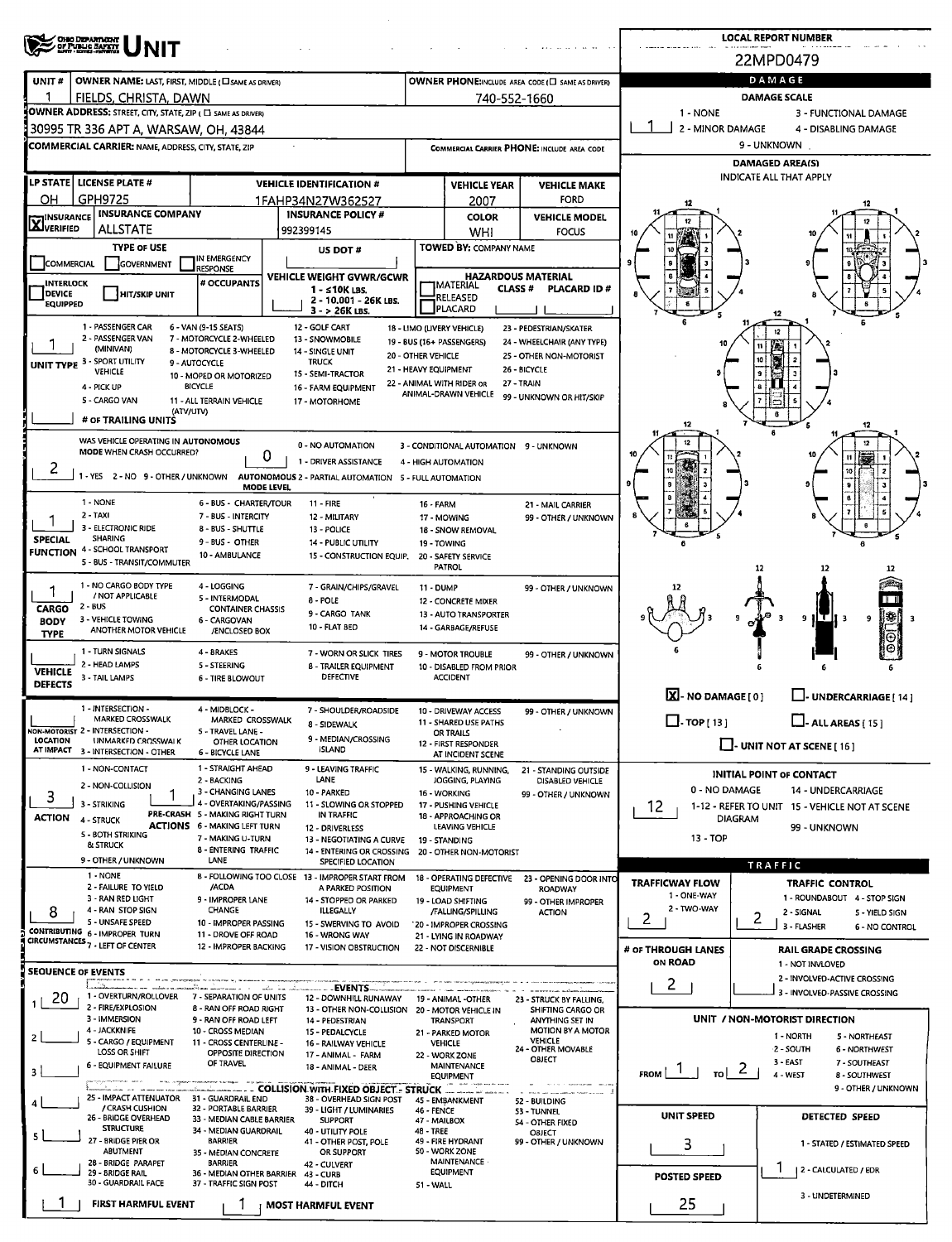| 22MPD0479<br>DAMAGE<br>OWNER PHONE:INCLUDE AREA CODE (L SAME AS DRIVER)<br>OWNER NAME: LAST, FIRST, MIDDLE ( C SAME AS DRIVER)<br>UNIT#<br><b>DAMAGE SCALE</b><br>330-275-2180<br>2<br>EGGERS, VICTORIA, IVORY<br>3 - FUNCTIONAL DAMAGE.<br>$1 - NONE$<br>OWNER ADDRESS: STREET, CITY, STATE, ZIP ( C SAME AS DRIVER)<br>2 - MINOR DAMAGE<br>4 - DISABLING DAMAGE<br>5547 TR 212, LAKEVILLE, OH, 44638<br>9 - UNKNOWN<br><b>COMMERCIAL CARRIER: NAME, ADDRESS, CITY, STATE, ZIP</b><br>COMMERCIAL CARRIER PHONE: INCLUDE AREA CODE<br><b>DAMAGED AREA(S)</b><br>INDICATE ALL THAT APPLY<br>LP STATE   LICENSE PLATE #<br><b>VEHICLE IDENTIFICATION #</b><br><b>VEHICLE YEAR</b><br><b>VEHICLE MAKE</b><br><b>JLV9153</b><br>NISSAN<br>2010<br>он<br>1N4AL2APXAN509767<br><b>INSURANCE COMPANY</b><br><b>INSURANCE POLICY #</b><br><b>COLOR</b><br><b>TINSURANCE</b><br><b>VEHICLE MODEL</b><br><b>LX</b> JVERIFIED<br><b>PROGRESSIVE</b><br>953490582<br>BLK<br><b>ALTIMA</b><br><b>TOWED BY: COMPANY NAME</b><br><b>TYPE OF USE</b><br>US DOT #<br>IN EMERGENCY<br>COMMERCIAL<br>GOVERNMENT<br>RESPONSE<br><b>HAZARDOUS MATERIAL</b><br>VEHICLE WEIGHT GVWR/GCWR<br># OCCUPANTS<br><b>INTERLOCK</b><br><b>IMATERIAL</b><br><b>CLASS#</b><br>PLACARD ID#<br>1 - s 10K LBS.<br><b>DEVICE</b><br><b>HIT/SKIP UNIT</b><br>RELEASED<br>2 - 10.001 - 26K LBS.<br><b>EQUIPPED</b><br><b>PLACARD</b><br>$3 - 26K$ LBS.<br>1 - PASSENGER CAR<br>6 - VAN (9-15 SEATS)<br>12 - GOLF CART<br>18 - LIMO (LIVERY VEHICLE)<br>23 - PEDESTRIAN/SKATER<br>2 - PASSENGER VAN<br>7 - MOTORCYCLE 2-WHEELED<br>13 - SNOWMOBILE<br>19 - BUS (16+ PASSENGERS)<br>24 - WHEELCHAIR (ANY TYPE)<br>(MINIVAN)<br>8 - MOTORCYCLE 3-WHEELED<br>14 - SINGLE UNIT<br>20 - OTHER VEHICLE<br>25 - OTHER NON-MOTORIST<br>UNIT TYPE 3 - SPORT UTILITY<br><b>TRUCK</b><br>9 - AUTOCYCLE<br>26 - BICYCLE<br>21 - HEAVY EQUIPMENT<br><b>VEHICLE</b><br>15 - SEMI-TRACTOR<br>10 - MOPED OR MOTORIZED<br>22 - ANIMAL WITH RIDER OR<br>27 - TRAIN<br><b>BICYCLE</b><br>4 - PICK UP<br>16 - FARM EQUIPMENT<br>ANIMAL-DRAWN VEHICLE<br>99 - UNKNOWN OR HIT/SKIP<br>5 - CARGO VAN<br>11 - ALL TERRAIN VEHICLE.<br>17 - MOTORHOME<br>(ATV/UTV)<br># OF TRAILING UNITS<br>WAS VEHICLE OPERATING IN AUTONOMOUS<br>0 - NO AUTOMATION<br>3 - CONDITIONAL AUTOMATION 9 - UNKNOWN<br>MODE WHEN CRASH OCCURRED?<br>0<br>1 - DRIVER ASSISTANCE<br>4 - HIGH AUTOMATION<br>2<br>1 - YES 2 - NO 9 - OTHER / UNKNOWN<br>AUTONOMOUS 2 - PARTIAL AUTOMATION 5 - FULL AUTOMATION<br>MODE LEVEL<br>1 - NONE<br>6 - BUS - CHARTER/TOUR<br>11 - FIRE<br><b>16 - FARM</b><br>21 - MAIL CARRIER<br>2 TAXI<br>7 - BUS - INTERCITY<br>99 - OTHER / UNKNOWN<br>12 - MILITARY<br>17 - MOWING<br>3 - ELECTRONIC RIDE<br>8 - BUS - SHUTTLE<br>13 - POLICE<br>18 - SNOW REMOVAL<br><b>SHARING</b><br><b>SPECIAL</b><br>9 - BUS - OTHER<br>14 - PUBLIC UTILITY<br>19 - TOWING<br><b>FUNCTION 4 - SCHOOL TRANSPORT</b><br>10 - AMBULANCE<br>15 - CONSTRUCTION EQUIP.<br>20 - SAFETY SERVICE<br>5 - BUS - TRANSIT/COMMUTER<br><b>PATROL</b><br>12<br>12<br>1 - NO CARGO BODY TYPE<br>4 - LOGGING<br>7 - GRAIN/CHIPS/GRAVEL<br>99 - OTHER / UNKNOWN<br>11 - DUMP<br>/ NOT APPLICABLE<br>5 - INTERMODAL<br>8 - POLE<br>12 - CONCRETE MIXER<br>2 - BUS<br><b>CARGO</b><br><b>CONTAINER CHASSIS</b><br>9 - CARGO TANK<br>13 - AUTO TRANSPORTER<br>9<br>-3<br>9<br>3 - VEHICLE TOWING<br>6 - CARGOVAN<br><b>BODY</b><br>10 - FLAT BED<br>14 - GARBAGE/REFUSE<br>ANOTHER MOTOR VEHICLE<br>/ENCLOSED BOX<br><b>TYPE</b><br>1 - TURN SIGNALS<br>4 - BRAKES<br>7 - WORN OR SLICK TIRES<br>9 - MOTOR TROUBLE<br>99 - OTHER / UNKNOWN<br>2 - HEAD LAMPS<br>5 - STEERING<br><b>8 - TRAILER EQUIPMENT</b><br>10 - DISABLED FROM PRIOR<br><b>VEHICLE</b><br><b>DEFECTIVE</b><br><b>ACCIDENT</b><br>3 - TAIL LAMPS<br><b>6 - TIRE BLOWOUT</b><br><b>DEFECTS</b><br>$\Box$ - NO DAMAGE $[0]$<br>UNDERCARRIAGE [14]<br>1 - INTERSECTION -<br>4 - MIDBLOCK -<br>7 - SHOULDER/ROADSIDE<br>10 - DRIVEWAY ACCESS<br>99 - OTHER / UNKNOWN<br>$\Box$ - ALL AREAS [ 15 ]<br>$\square$ - TOP [ 13 ]<br><b>MARKED CROSSWALK</b><br>MARKED CROSSWALK<br>11 - SHARED USE PATHS<br>8 - SIDEWALK<br>NON-MOTORIST 2 - INTERSECTION -<br>5 - TRAVEL LANE -<br>OR TRAILS<br>9 - MEDIAN/CROSSING<br>LOCATION<br>UNMARKED CROSSWALK<br>OTHER LOCATION<br>$\Box$ - UNIT NOT AT SCENE [16]<br>12 - FIRST RESPONDER<br><b>ISLAND</b><br>AT IMPACT 3 - INTERSECTION - OTHER<br>6 - BICYCLE LANE<br>AT INCIDENT SCENE<br>1 - STRAIGHT AHEAD<br>9 - LEAVING TRAFFIC<br>1 - NON-CONTACT<br>15 - WALKING, RUNNING,<br>21 - STANDING OUTSIDE<br><b>INITIAL POINT OF CONTACT</b><br>LANE<br>2 - BACKING<br>JOGGING, PLAYING<br>DISABLED VEHICLE<br>2 - NON-COLLISION<br>0 - NO DAMAGE<br>14 - UNDERCARRIAGE<br>3 - CHANGING LANES<br>10 - PARKED<br>16 - WORKING<br>99 - OTHER / UNKNOWN<br>11<br>4<br>4 - OVERTAKING/PASSING<br>1-12 - REFER TO UNIT 15 - VEHICLE NOT AT SCENE<br>3 - STRIKING<br>11 - SLOWING OR STOPPED<br>17 - PUSHING VEHICLE<br>6<br>PRE-CRASH 5 - MAKING RIGHT TURN<br>IN TRAFFIC<br>18 - APPROACHING OR<br><b>DIAGRAM</b><br><b>ACTION</b><br>4 - STRUCK<br>99 - UNKNOWN<br><b>ACTIONS 6 - MAKING LEFT TURN</b><br>LEAVING VEHICLE<br>12 - DRIVERLESS<br>5 - BOTH STRIKING<br>13 - TOP<br>7 - MAKING U-TURN<br>13 - NEGOTIATING A CURVE<br><b>19 - STANDING</b><br>& STRUCK<br>8 - ENTERING TRAFFIC<br>14 - ENTERING OR CROSSING 20 - OTHER NON-MOTORIST<br>9 - OTHER / UNKNOWN<br>LANE<br>SPECIFIED LOCATION<br><b>TRAFFIC</b><br>1 - NONE<br>8 - FOLLOWING TOO CLOSE 13 - IMPROPER START FROM<br><b>18 - OPERATING DEFECTIVE</b><br>23 - OPENING DOOR INTO<br><b>TRAFFICWAY FLOW</b><br>TRAFFIC CONTROL<br>/ACDA<br>A PARKED POSITION<br>2 - FAILURE TO YIELD<br>EQUIPMENT<br><b>ROADWAY</b><br>1 - ONE-WAY<br>1 - ROUNDABOUT 4 - STOP SIGN<br>3 - RAN RED LIGHT<br>9 - IMPROPER LANE<br>14 - STOPPED OR PARKED<br>19 - LOAD SHIFTING<br>99 - OTHER IMPROPER<br>2 - TWO-WAY<br><b>CHANGE</b><br>2 - SIGNAL<br>5 - YIELD SIGN<br>4 - RAN STOP SIGN<br>ILLEGALLY<br>/FALLING/SPILLING<br><b>ACTION</b><br>2<br>$\overline{2}$<br>5 - UNSAFE SPEED<br>10 - IMPROPER PASSING<br>15 - SWERVING TO AVOID<br>3 - FLASHER<br>20 - IMPROPER CROSSING<br><b>6 - NO CONTROL</b><br>CONTRIBUTING 6 - IMPROPER TURN<br>11 - DROVE OFF ROAD<br><b>16 - WRONG WAY</b><br>21 - LYING IN ROADWAY<br><b>CIRCUMSTANCES 7 - LEFT OF CENTER</b><br>12 - IMPROPER BACKING<br>17 - VISION OBSTRUCTION<br>22 - NOT DISCERNIBLE<br># OF THROUGH LANES<br><b>RAIL GRADE CROSSING</b><br><b>ON ROAD</b><br>1 - NOT INVLOVED<br><b>SEQUENCE OF EVENTS</b><br>2 - INVOLVED-ACTIVE CROSSING<br>$\overline{2}$<br>35. XI.<br><b>EVENTS AND LEA</b><br>markinistika kunin<br>3 - INVOLVED-PASSIVE CROSSING<br>1 - OVERTURN/ROLLOVER<br>20<br>7 - SEPARATION OF UNITS<br>12 - DOWNHILL RUNAWAY<br>19 - ANIMAL -OTHER<br>23 - STRUCK BY FALLING,<br>2 - FIRE/EXPLOSION<br>8 - RAN OFF ROAD RIGHT<br>13 - OTHER NON-COLLISION  20 - MOTOR VEHICLE IN<br>SHIFTING CARGO OR<br>UNIT / NON-MOTORIST DIRECTION<br>ANYTHING SET IN<br>3 - IMMERSION<br>9 - RAN OFF ROAD LEFT<br><b>TRANSPORT</b><br>14 - PEDESTRIAN<br>MOTION BY A MOTOR<br>4 - JACKKNIFE<br>10 - CROSS MEDIAN<br>15 - PEDALCYCLE<br>21 - PARKED MOTOR<br>1 - NORTH<br>5 - NORTHEAST<br>$\overline{2}$<br><b>VEHICLE</b><br>5 - CARGO / EQUIPMENT<br>11 - CROSS CENTERLINE -<br><b>VEHICLE</b><br>16 - RAILWAY VEHICLE<br>2 - SOUTH<br>6 - NORTHWEST<br>24 - OTHER MOVABLE<br>LOSS OR SHIFT<br>OPPOSITE DIRECTION<br>22 - WORK ZONE<br>17 - ANIMAL - FARM<br>OBJECT<br>$3 - EAST$<br>7 - SOUTHEAST<br>OF TRAVEL<br><b>6 - EQUIPMENT FAILURE</b><br>MAINTENANCE<br>18 - ANIMAL - DEER<br>$_{\text{tol}}$ 2<br>$F_{\text{ROM}}$ $\perp$ 1<br>4 - WEST<br>3<br>8 - SOUTHWEST<br><b>EQUIPMENT</b><br>9 - OTHER / UNKNOWN<br>COLLISION WITH FIXED OBJECT - STRUCK<br>have a serious of<br>the common companies of the companies of<br>.<br>$\sim$ 100 $\mu$<br>25 - IMPACT ATTENUATOR 31 - GUARDRAIL END<br>38 - OVERHEAD SIGN POST<br>45 - EMBANKMENT<br>52 - BUILDING<br>/ CRASH CUSHION<br>32 - PORTABLE BARRIER<br>39 - LIGHT / LUMINARIES<br>46 - FENCE<br><b>S3 - TUNNEL</b><br><b>UNIT SPEED</b><br>DETECTED SPEED<br>26 - BRIDGE OVERHEAD<br>33 - MEDIAN CABLE BARRIER<br><b>SUPPORT</b><br>47 - MAILBOX<br>54 - OTHER FIXED<br><b>STRUCTURE</b><br>48 - TREE<br>34 - MEDIAN GUARDRAIL<br>40 - UTILITY POLE<br>OBJECT<br>5<br>27 - BRIDGE PIER OR<br>49 - FIRE HYDRANT<br>99 - OTHER / UNKNOWN<br><b>BARRIER</b><br>0<br>1 - STATED / ESTIMATED SPEED<br>41 - OTHER POST, POLE<br>50 - WORK ZONE<br>ABUTMENT<br>OR SUPPORT<br>35 - MEDIAN CONCRETE<br>MAINTENANCE<br>28 - BRIDGE PARAPET<br><b>BARRIER</b><br>42 - CULVERT<br>  2 - CALCULATED / EDR<br><b>EQUIPMENT</b><br>6<br>29 - BRIDGE RAIL<br>36 - MEDIAN OTHER BARRIER<br>43 - CURB<br><b>POSTED SPEED</b><br>30 - GUARDRAIL FACE<br>37 - TRAFFIC SIGN POST<br>44 - DITCH<br><b>51 - WALL</b><br>3 - UNDETERMINED<br>25<br>FIRST HARMFUL EVENT<br><b>MOST HARMFUL EVENT</b> | <b>ONO DEPARTMENT</b><br>OF PUBLIC SAFETY |  |  |  |  | <b>LOCAL REPORT NUMBER</b> |  |  |  |  |  |
|------------------------------------------------------------------------------------------------------------------------------------------------------------------------------------------------------------------------------------------------------------------------------------------------------------------------------------------------------------------------------------------------------------------------------------------------------------------------------------------------------------------------------------------------------------------------------------------------------------------------------------------------------------------------------------------------------------------------------------------------------------------------------------------------------------------------------------------------------------------------------------------------------------------------------------------------------------------------------------------------------------------------------------------------------------------------------------------------------------------------------------------------------------------------------------------------------------------------------------------------------------------------------------------------------------------------------------------------------------------------------------------------------------------------------------------------------------------------------------------------------------------------------------------------------------------------------------------------------------------------------------------------------------------------------------------------------------------------------------------------------------------------------------------------------------------------------------------------------------------------------------------------------------------------------------------------------------------------------------------------------------------------------------------------------------------------------------------------------------------------------------------------------------------------------------------------------------------------------------------------------------------------------------------------------------------------------------------------------------------------------------------------------------------------------------------------------------------------------------------------------------------------------------------------------------------------------------------------------------------------------------------------------------------------------------------------------------------------------------------------------------------------------------------------------------------------------------------------------------------------------------------------------------------------------------------------------------------------------------------------------------------------------------------------------------------------------------------------------------------------------------------------------------------------------------------------------------------------------------------------------------------------------------------------------------------------------------------------------------------------------------------------------------------------------------------------------------------------------------------------------------------------------------------------------------------------------------------------------------------------------------------------------------------------------------------------------------------------------------------------------------------------------------------------------------------------------------------------------------------------------------------------------------------------------------------------------------------------------------------------------------------------------------------------------------------------------------------------------------------------------------------------------------------------------------------------------------------------------------------------------------------------------------------------------------------------------------------------------------------------------------------------------------------------------------------------------------------------------------------------------------------------------------------------------------------------------------------------------------------------------------------------------------------------------------------------------------------------------------------------------------------------------------------------------------------------------------------------------------------------------------------------------------------------------------------------------------------------------------------------------------------------------------------------------------------------------------------------------------------------------------------------------------------------------------------------------------------------------------------------------------------------------------------------------------------------------------------------------------------------------------------------------------------------------------------------------------------------------------------------------------------------------------------------------------------------------------------------------------------------------------------------------------------------------------------------------------------------------------------------------------------------------------------------------------------------------------------------------------------------------------------------------------------------------------------------------------------------------------------------------------------------------------------------------------------------------------------------------------------------------------------------------------------------------------------------------------------------------------------------------------------------------------------------------------------------------------------------------------------------------------------------------------------------------------------------------------------------------------------------------------------------------------------------------------------------------------------------------------------------------------------------------------------------------------------------------------------------------------------------------------------------------------------------------------------------------------------------------------------------------------------------------------------------------------------------------------------------------------------------------------------------------------------------------------------------------------------------------------------------------------------------------------------------------------------------------------------------------------------------------------------------------------------------------------------------------------------------------------------------------------------------------------------------------------------------------------------------------------------------------------------------------------------------------------------------------------------------------------------------------------------------------------------------------------------------------------------------------------------------------------------------------------------------------------------------------------------------------------------------------------------------------------------------------------------------------------------------------------------------------------------------------------------------------------------------------------------------------------------------------------------------------------------------------------------------------------------------------------------------------------------------------------------------------------------------------------------------------------------------------------------------------------------------------------------------------------------------------------------------------------------------------------------------------------------------------------------------------------------------------------------------------------------------------------------------------------------------------------------------------------------------------------------------------------------------------------------------------------------------------------------------------------------------------------------------------------------------------------------------------------------------------------------------------------------|-------------------------------------------|--|--|--|--|----------------------------|--|--|--|--|--|
|                                                                                                                                                                                                                                                                                                                                                                                                                                                                                                                                                                                                                                                                                                                                                                                                                                                                                                                                                                                                                                                                                                                                                                                                                                                                                                                                                                                                                                                                                                                                                                                                                                                                                                                                                                                                                                                                                                                                                                                                                                                                                                                                                                                                                                                                                                                                                                                                                                                                                                                                                                                                                                                                                                                                                                                                                                                                                                                                                                                                                                                                                                                                                                                                                                                                                                                                                                                                                                                                                                                                                                                                                                                                                                                                                                                                                                                                                                                                                                                                                                                                                                                                                                                                                                                                                                                                                                                                                                                                                                                                                                                                                                                                                                                                                                                                                                                                                                                                                                                                                                                                                                                                                                                                                                                                                                                                                                                                                                                                                                                                                                                                                                                                                                                                                                                                                                                                                                                                                                                                                                                                                                                                                                                                                                                                                                                                                                                                                                                                                                                                                                                                                                                                                                                                                                                                                                                                                                                                                                                                                                                                                                                                                                                                                                                                                                                                                                                                                                                                                                                                                                                                                                                                                                                                                                                                                                                                                                                                                                                                                                                                                                                                                                                                                                                                                                                                                                                                                                                                                                                                                                                                                                                                                                                                                                                                                                                                                                                                                                                                                                                                  |                                           |  |  |  |  |                            |  |  |  |  |  |
|                                                                                                                                                                                                                                                                                                                                                                                                                                                                                                                                                                                                                                                                                                                                                                                                                                                                                                                                                                                                                                                                                                                                                                                                                                                                                                                                                                                                                                                                                                                                                                                                                                                                                                                                                                                                                                                                                                                                                                                                                                                                                                                                                                                                                                                                                                                                                                                                                                                                                                                                                                                                                                                                                                                                                                                                                                                                                                                                                                                                                                                                                                                                                                                                                                                                                                                                                                                                                                                                                                                                                                                                                                                                                                                                                                                                                                                                                                                                                                                                                                                                                                                                                                                                                                                                                                                                                                                                                                                                                                                                                                                                                                                                                                                                                                                                                                                                                                                                                                                                                                                                                                                                                                                                                                                                                                                                                                                                                                                                                                                                                                                                                                                                                                                                                                                                                                                                                                                                                                                                                                                                                                                                                                                                                                                                                                                                                                                                                                                                                                                                                                                                                                                                                                                                                                                                                                                                                                                                                                                                                                                                                                                                                                                                                                                                                                                                                                                                                                                                                                                                                                                                                                                                                                                                                                                                                                                                                                                                                                                                                                                                                                                                                                                                                                                                                                                                                                                                                                                                                                                                                                                                                                                                                                                                                                                                                                                                                                                                                                                                                                                                  |                                           |  |  |  |  |                            |  |  |  |  |  |
|                                                                                                                                                                                                                                                                                                                                                                                                                                                                                                                                                                                                                                                                                                                                                                                                                                                                                                                                                                                                                                                                                                                                                                                                                                                                                                                                                                                                                                                                                                                                                                                                                                                                                                                                                                                                                                                                                                                                                                                                                                                                                                                                                                                                                                                                                                                                                                                                                                                                                                                                                                                                                                                                                                                                                                                                                                                                                                                                                                                                                                                                                                                                                                                                                                                                                                                                                                                                                                                                                                                                                                                                                                                                                                                                                                                                                                                                                                                                                                                                                                                                                                                                                                                                                                                                                                                                                                                                                                                                                                                                                                                                                                                                                                                                                                                                                                                                                                                                                                                                                                                                                                                                                                                                                                                                                                                                                                                                                                                                                                                                                                                                                                                                                                                                                                                                                                                                                                                                                                                                                                                                                                                                                                                                                                                                                                                                                                                                                                                                                                                                                                                                                                                                                                                                                                                                                                                                                                                                                                                                                                                                                                                                                                                                                                                                                                                                                                                                                                                                                                                                                                                                                                                                                                                                                                                                                                                                                                                                                                                                                                                                                                                                                                                                                                                                                                                                                                                                                                                                                                                                                                                                                                                                                                                                                                                                                                                                                                                                                                                                                                                                  |                                           |  |  |  |  |                            |  |  |  |  |  |
|                                                                                                                                                                                                                                                                                                                                                                                                                                                                                                                                                                                                                                                                                                                                                                                                                                                                                                                                                                                                                                                                                                                                                                                                                                                                                                                                                                                                                                                                                                                                                                                                                                                                                                                                                                                                                                                                                                                                                                                                                                                                                                                                                                                                                                                                                                                                                                                                                                                                                                                                                                                                                                                                                                                                                                                                                                                                                                                                                                                                                                                                                                                                                                                                                                                                                                                                                                                                                                                                                                                                                                                                                                                                                                                                                                                                                                                                                                                                                                                                                                                                                                                                                                                                                                                                                                                                                                                                                                                                                                                                                                                                                                                                                                                                                                                                                                                                                                                                                                                                                                                                                                                                                                                                                                                                                                                                                                                                                                                                                                                                                                                                                                                                                                                                                                                                                                                                                                                                                                                                                                                                                                                                                                                                                                                                                                                                                                                                                                                                                                                                                                                                                                                                                                                                                                                                                                                                                                                                                                                                                                                                                                                                                                                                                                                                                                                                                                                                                                                                                                                                                                                                                                                                                                                                                                                                                                                                                                                                                                                                                                                                                                                                                                                                                                                                                                                                                                                                                                                                                                                                                                                                                                                                                                                                                                                                                                                                                                                                                                                                                                                                  |                                           |  |  |  |  |                            |  |  |  |  |  |
|                                                                                                                                                                                                                                                                                                                                                                                                                                                                                                                                                                                                                                                                                                                                                                                                                                                                                                                                                                                                                                                                                                                                                                                                                                                                                                                                                                                                                                                                                                                                                                                                                                                                                                                                                                                                                                                                                                                                                                                                                                                                                                                                                                                                                                                                                                                                                                                                                                                                                                                                                                                                                                                                                                                                                                                                                                                                                                                                                                                                                                                                                                                                                                                                                                                                                                                                                                                                                                                                                                                                                                                                                                                                                                                                                                                                                                                                                                                                                                                                                                                                                                                                                                                                                                                                                                                                                                                                                                                                                                                                                                                                                                                                                                                                                                                                                                                                                                                                                                                                                                                                                                                                                                                                                                                                                                                                                                                                                                                                                                                                                                                                                                                                                                                                                                                                                                                                                                                                                                                                                                                                                                                                                                                                                                                                                                                                                                                                                                                                                                                                                                                                                                                                                                                                                                                                                                                                                                                                                                                                                                                                                                                                                                                                                                                                                                                                                                                                                                                                                                                                                                                                                                                                                                                                                                                                                                                                                                                                                                                                                                                                                                                                                                                                                                                                                                                                                                                                                                                                                                                                                                                                                                                                                                                                                                                                                                                                                                                                                                                                                                                                  |                                           |  |  |  |  |                            |  |  |  |  |  |
|                                                                                                                                                                                                                                                                                                                                                                                                                                                                                                                                                                                                                                                                                                                                                                                                                                                                                                                                                                                                                                                                                                                                                                                                                                                                                                                                                                                                                                                                                                                                                                                                                                                                                                                                                                                                                                                                                                                                                                                                                                                                                                                                                                                                                                                                                                                                                                                                                                                                                                                                                                                                                                                                                                                                                                                                                                                                                                                                                                                                                                                                                                                                                                                                                                                                                                                                                                                                                                                                                                                                                                                                                                                                                                                                                                                                                                                                                                                                                                                                                                                                                                                                                                                                                                                                                                                                                                                                                                                                                                                                                                                                                                                                                                                                                                                                                                                                                                                                                                                                                                                                                                                                                                                                                                                                                                                                                                                                                                                                                                                                                                                                                                                                                                                                                                                                                                                                                                                                                                                                                                                                                                                                                                                                                                                                                                                                                                                                                                                                                                                                                                                                                                                                                                                                                                                                                                                                                                                                                                                                                                                                                                                                                                                                                                                                                                                                                                                                                                                                                                                                                                                                                                                                                                                                                                                                                                                                                                                                                                                                                                                                                                                                                                                                                                                                                                                                                                                                                                                                                                                                                                                                                                                                                                                                                                                                                                                                                                                                                                                                                                                                  |                                           |  |  |  |  |                            |  |  |  |  |  |
|                                                                                                                                                                                                                                                                                                                                                                                                                                                                                                                                                                                                                                                                                                                                                                                                                                                                                                                                                                                                                                                                                                                                                                                                                                                                                                                                                                                                                                                                                                                                                                                                                                                                                                                                                                                                                                                                                                                                                                                                                                                                                                                                                                                                                                                                                                                                                                                                                                                                                                                                                                                                                                                                                                                                                                                                                                                                                                                                                                                                                                                                                                                                                                                                                                                                                                                                                                                                                                                                                                                                                                                                                                                                                                                                                                                                                                                                                                                                                                                                                                                                                                                                                                                                                                                                                                                                                                                                                                                                                                                                                                                                                                                                                                                                                                                                                                                                                                                                                                                                                                                                                                                                                                                                                                                                                                                                                                                                                                                                                                                                                                                                                                                                                                                                                                                                                                                                                                                                                                                                                                                                                                                                                                                                                                                                                                                                                                                                                                                                                                                                                                                                                                                                                                                                                                                                                                                                                                                                                                                                                                                                                                                                                                                                                                                                                                                                                                                                                                                                                                                                                                                                                                                                                                                                                                                                                                                                                                                                                                                                                                                                                                                                                                                                                                                                                                                                                                                                                                                                                                                                                                                                                                                                                                                                                                                                                                                                                                                                                                                                                                                                  |                                           |  |  |  |  |                            |  |  |  |  |  |
|                                                                                                                                                                                                                                                                                                                                                                                                                                                                                                                                                                                                                                                                                                                                                                                                                                                                                                                                                                                                                                                                                                                                                                                                                                                                                                                                                                                                                                                                                                                                                                                                                                                                                                                                                                                                                                                                                                                                                                                                                                                                                                                                                                                                                                                                                                                                                                                                                                                                                                                                                                                                                                                                                                                                                                                                                                                                                                                                                                                                                                                                                                                                                                                                                                                                                                                                                                                                                                                                                                                                                                                                                                                                                                                                                                                                                                                                                                                                                                                                                                                                                                                                                                                                                                                                                                                                                                                                                                                                                                                                                                                                                                                                                                                                                                                                                                                                                                                                                                                                                                                                                                                                                                                                                                                                                                                                                                                                                                                                                                                                                                                                                                                                                                                                                                                                                                                                                                                                                                                                                                                                                                                                                                                                                                                                                                                                                                                                                                                                                                                                                                                                                                                                                                                                                                                                                                                                                                                                                                                                                                                                                                                                                                                                                                                                                                                                                                                                                                                                                                                                                                                                                                                                                                                                                                                                                                                                                                                                                                                                                                                                                                                                                                                                                                                                                                                                                                                                                                                                                                                                                                                                                                                                                                                                                                                                                                                                                                                                                                                                                                                                  |                                           |  |  |  |  |                            |  |  |  |  |  |
|                                                                                                                                                                                                                                                                                                                                                                                                                                                                                                                                                                                                                                                                                                                                                                                                                                                                                                                                                                                                                                                                                                                                                                                                                                                                                                                                                                                                                                                                                                                                                                                                                                                                                                                                                                                                                                                                                                                                                                                                                                                                                                                                                                                                                                                                                                                                                                                                                                                                                                                                                                                                                                                                                                                                                                                                                                                                                                                                                                                                                                                                                                                                                                                                                                                                                                                                                                                                                                                                                                                                                                                                                                                                                                                                                                                                                                                                                                                                                                                                                                                                                                                                                                                                                                                                                                                                                                                                                                                                                                                                                                                                                                                                                                                                                                                                                                                                                                                                                                                                                                                                                                                                                                                                                                                                                                                                                                                                                                                                                                                                                                                                                                                                                                                                                                                                                                                                                                                                                                                                                                                                                                                                                                                                                                                                                                                                                                                                                                                                                                                                                                                                                                                                                                                                                                                                                                                                                                                                                                                                                                                                                                                                                                                                                                                                                                                                                                                                                                                                                                                                                                                                                                                                                                                                                                                                                                                                                                                                                                                                                                                                                                                                                                                                                                                                                                                                                                                                                                                                                                                                                                                                                                                                                                                                                                                                                                                                                                                                                                                                                                                                  |                                           |  |  |  |  |                            |  |  |  |  |  |
|                                                                                                                                                                                                                                                                                                                                                                                                                                                                                                                                                                                                                                                                                                                                                                                                                                                                                                                                                                                                                                                                                                                                                                                                                                                                                                                                                                                                                                                                                                                                                                                                                                                                                                                                                                                                                                                                                                                                                                                                                                                                                                                                                                                                                                                                                                                                                                                                                                                                                                                                                                                                                                                                                                                                                                                                                                                                                                                                                                                                                                                                                                                                                                                                                                                                                                                                                                                                                                                                                                                                                                                                                                                                                                                                                                                                                                                                                                                                                                                                                                                                                                                                                                                                                                                                                                                                                                                                                                                                                                                                                                                                                                                                                                                                                                                                                                                                                                                                                                                                                                                                                                                                                                                                                                                                                                                                                                                                                                                                                                                                                                                                                                                                                                                                                                                                                                                                                                                                                                                                                                                                                                                                                                                                                                                                                                                                                                                                                                                                                                                                                                                                                                                                                                                                                                                                                                                                                                                                                                                                                                                                                                                                                                                                                                                                                                                                                                                                                                                                                                                                                                                                                                                                                                                                                                                                                                                                                                                                                                                                                                                                                                                                                                                                                                                                                                                                                                                                                                                                                                                                                                                                                                                                                                                                                                                                                                                                                                                                                                                                                                                                  |                                           |  |  |  |  |                            |  |  |  |  |  |
|                                                                                                                                                                                                                                                                                                                                                                                                                                                                                                                                                                                                                                                                                                                                                                                                                                                                                                                                                                                                                                                                                                                                                                                                                                                                                                                                                                                                                                                                                                                                                                                                                                                                                                                                                                                                                                                                                                                                                                                                                                                                                                                                                                                                                                                                                                                                                                                                                                                                                                                                                                                                                                                                                                                                                                                                                                                                                                                                                                                                                                                                                                                                                                                                                                                                                                                                                                                                                                                                                                                                                                                                                                                                                                                                                                                                                                                                                                                                                                                                                                                                                                                                                                                                                                                                                                                                                                                                                                                                                                                                                                                                                                                                                                                                                                                                                                                                                                                                                                                                                                                                                                                                                                                                                                                                                                                                                                                                                                                                                                                                                                                                                                                                                                                                                                                                                                                                                                                                                                                                                                                                                                                                                                                                                                                                                                                                                                                                                                                                                                                                                                                                                                                                                                                                                                                                                                                                                                                                                                                                                                                                                                                                                                                                                                                                                                                                                                                                                                                                                                                                                                                                                                                                                                                                                                                                                                                                                                                                                                                                                                                                                                                                                                                                                                                                                                                                                                                                                                                                                                                                                                                                                                                                                                                                                                                                                                                                                                                                                                                                                                                                  |                                           |  |  |  |  |                            |  |  |  |  |  |
|                                                                                                                                                                                                                                                                                                                                                                                                                                                                                                                                                                                                                                                                                                                                                                                                                                                                                                                                                                                                                                                                                                                                                                                                                                                                                                                                                                                                                                                                                                                                                                                                                                                                                                                                                                                                                                                                                                                                                                                                                                                                                                                                                                                                                                                                                                                                                                                                                                                                                                                                                                                                                                                                                                                                                                                                                                                                                                                                                                                                                                                                                                                                                                                                                                                                                                                                                                                                                                                                                                                                                                                                                                                                                                                                                                                                                                                                                                                                                                                                                                                                                                                                                                                                                                                                                                                                                                                                                                                                                                                                                                                                                                                                                                                                                                                                                                                                                                                                                                                                                                                                                                                                                                                                                                                                                                                                                                                                                                                                                                                                                                                                                                                                                                                                                                                                                                                                                                                                                                                                                                                                                                                                                                                                                                                                                                                                                                                                                                                                                                                                                                                                                                                                                                                                                                                                                                                                                                                                                                                                                                                                                                                                                                                                                                                                                                                                                                                                                                                                                                                                                                                                                                                                                                                                                                                                                                                                                                                                                                                                                                                                                                                                                                                                                                                                                                                                                                                                                                                                                                                                                                                                                                                                                                                                                                                                                                                                                                                                                                                                                                                                  |                                           |  |  |  |  |                            |  |  |  |  |  |
|                                                                                                                                                                                                                                                                                                                                                                                                                                                                                                                                                                                                                                                                                                                                                                                                                                                                                                                                                                                                                                                                                                                                                                                                                                                                                                                                                                                                                                                                                                                                                                                                                                                                                                                                                                                                                                                                                                                                                                                                                                                                                                                                                                                                                                                                                                                                                                                                                                                                                                                                                                                                                                                                                                                                                                                                                                                                                                                                                                                                                                                                                                                                                                                                                                                                                                                                                                                                                                                                                                                                                                                                                                                                                                                                                                                                                                                                                                                                                                                                                                                                                                                                                                                                                                                                                                                                                                                                                                                                                                                                                                                                                                                                                                                                                                                                                                                                                                                                                                                                                                                                                                                                                                                                                                                                                                                                                                                                                                                                                                                                                                                                                                                                                                                                                                                                                                                                                                                                                                                                                                                                                                                                                                                                                                                                                                                                                                                                                                                                                                                                                                                                                                                                                                                                                                                                                                                                                                                                                                                                                                                                                                                                                                                                                                                                                                                                                                                                                                                                                                                                                                                                                                                                                                                                                                                                                                                                                                                                                                                                                                                                                                                                                                                                                                                                                                                                                                                                                                                                                                                                                                                                                                                                                                                                                                                                                                                                                                                                                                                                                                                                  |                                           |  |  |  |  |                            |  |  |  |  |  |
|                                                                                                                                                                                                                                                                                                                                                                                                                                                                                                                                                                                                                                                                                                                                                                                                                                                                                                                                                                                                                                                                                                                                                                                                                                                                                                                                                                                                                                                                                                                                                                                                                                                                                                                                                                                                                                                                                                                                                                                                                                                                                                                                                                                                                                                                                                                                                                                                                                                                                                                                                                                                                                                                                                                                                                                                                                                                                                                                                                                                                                                                                                                                                                                                                                                                                                                                                                                                                                                                                                                                                                                                                                                                                                                                                                                                                                                                                                                                                                                                                                                                                                                                                                                                                                                                                                                                                                                                                                                                                                                                                                                                                                                                                                                                                                                                                                                                                                                                                                                                                                                                                                                                                                                                                                                                                                                                                                                                                                                                                                                                                                                                                                                                                                                                                                                                                                                                                                                                                                                                                                                                                                                                                                                                                                                                                                                                                                                                                                                                                                                                                                                                                                                                                                                                                                                                                                                                                                                                                                                                                                                                                                                                                                                                                                                                                                                                                                                                                                                                                                                                                                                                                                                                                                                                                                                                                                                                                                                                                                                                                                                                                                                                                                                                                                                                                                                                                                                                                                                                                                                                                                                                                                                                                                                                                                                                                                                                                                                                                                                                                                                                  |                                           |  |  |  |  |                            |  |  |  |  |  |
|                                                                                                                                                                                                                                                                                                                                                                                                                                                                                                                                                                                                                                                                                                                                                                                                                                                                                                                                                                                                                                                                                                                                                                                                                                                                                                                                                                                                                                                                                                                                                                                                                                                                                                                                                                                                                                                                                                                                                                                                                                                                                                                                                                                                                                                                                                                                                                                                                                                                                                                                                                                                                                                                                                                                                                                                                                                                                                                                                                                                                                                                                                                                                                                                                                                                                                                                                                                                                                                                                                                                                                                                                                                                                                                                                                                                                                                                                                                                                                                                                                                                                                                                                                                                                                                                                                                                                                                                                                                                                                                                                                                                                                                                                                                                                                                                                                                                                                                                                                                                                                                                                                                                                                                                                                                                                                                                                                                                                                                                                                                                                                                                                                                                                                                                                                                                                                                                                                                                                                                                                                                                                                                                                                                                                                                                                                                                                                                                                                                                                                                                                                                                                                                                                                                                                                                                                                                                                                                                                                                                                                                                                                                                                                                                                                                                                                                                                                                                                                                                                                                                                                                                                                                                                                                                                                                                                                                                                                                                                                                                                                                                                                                                                                                                                                                                                                                                                                                                                                                                                                                                                                                                                                                                                                                                                                                                                                                                                                                                                                                                                                                                  |                                           |  |  |  |  |                            |  |  |  |  |  |
|                                                                                                                                                                                                                                                                                                                                                                                                                                                                                                                                                                                                                                                                                                                                                                                                                                                                                                                                                                                                                                                                                                                                                                                                                                                                                                                                                                                                                                                                                                                                                                                                                                                                                                                                                                                                                                                                                                                                                                                                                                                                                                                                                                                                                                                                                                                                                                                                                                                                                                                                                                                                                                                                                                                                                                                                                                                                                                                                                                                                                                                                                                                                                                                                                                                                                                                                                                                                                                                                                                                                                                                                                                                                                                                                                                                                                                                                                                                                                                                                                                                                                                                                                                                                                                                                                                                                                                                                                                                                                                                                                                                                                                                                                                                                                                                                                                                                                                                                                                                                                                                                                                                                                                                                                                                                                                                                                                                                                                                                                                                                                                                                                                                                                                                                                                                                                                                                                                                                                                                                                                                                                                                                                                                                                                                                                                                                                                                                                                                                                                                                                                                                                                                                                                                                                                                                                                                                                                                                                                                                                                                                                                                                                                                                                                                                                                                                                                                                                                                                                                                                                                                                                                                                                                                                                                                                                                                                                                                                                                                                                                                                                                                                                                                                                                                                                                                                                                                                                                                                                                                                                                                                                                                                                                                                                                                                                                                                                                                                                                                                                                                                  |                                           |  |  |  |  |                            |  |  |  |  |  |
|                                                                                                                                                                                                                                                                                                                                                                                                                                                                                                                                                                                                                                                                                                                                                                                                                                                                                                                                                                                                                                                                                                                                                                                                                                                                                                                                                                                                                                                                                                                                                                                                                                                                                                                                                                                                                                                                                                                                                                                                                                                                                                                                                                                                                                                                                                                                                                                                                                                                                                                                                                                                                                                                                                                                                                                                                                                                                                                                                                                                                                                                                                                                                                                                                                                                                                                                                                                                                                                                                                                                                                                                                                                                                                                                                                                                                                                                                                                                                                                                                                                                                                                                                                                                                                                                                                                                                                                                                                                                                                                                                                                                                                                                                                                                                                                                                                                                                                                                                                                                                                                                                                                                                                                                                                                                                                                                                                                                                                                                                                                                                                                                                                                                                                                                                                                                                                                                                                                                                                                                                                                                                                                                                                                                                                                                                                                                                                                                                                                                                                                                                                                                                                                                                                                                                                                                                                                                                                                                                                                                                                                                                                                                                                                                                                                                                                                                                                                                                                                                                                                                                                                                                                                                                                                                                                                                                                                                                                                                                                                                                                                                                                                                                                                                                                                                                                                                                                                                                                                                                                                                                                                                                                                                                                                                                                                                                                                                                                                                                                                                                                                                  |                                           |  |  |  |  |                            |  |  |  |  |  |
|                                                                                                                                                                                                                                                                                                                                                                                                                                                                                                                                                                                                                                                                                                                                                                                                                                                                                                                                                                                                                                                                                                                                                                                                                                                                                                                                                                                                                                                                                                                                                                                                                                                                                                                                                                                                                                                                                                                                                                                                                                                                                                                                                                                                                                                                                                                                                                                                                                                                                                                                                                                                                                                                                                                                                                                                                                                                                                                                                                                                                                                                                                                                                                                                                                                                                                                                                                                                                                                                                                                                                                                                                                                                                                                                                                                                                                                                                                                                                                                                                                                                                                                                                                                                                                                                                                                                                                                                                                                                                                                                                                                                                                                                                                                                                                                                                                                                                                                                                                                                                                                                                                                                                                                                                                                                                                                                                                                                                                                                                                                                                                                                                                                                                                                                                                                                                                                                                                                                                                                                                                                                                                                                                                                                                                                                                                                                                                                                                                                                                                                                                                                                                                                                                                                                                                                                                                                                                                                                                                                                                                                                                                                                                                                                                                                                                                                                                                                                                                                                                                                                                                                                                                                                                                                                                                                                                                                                                                                                                                                                                                                                                                                                                                                                                                                                                                                                                                                                                                                                                                                                                                                                                                                                                                                                                                                                                                                                                                                                                                                                                                                                  |                                           |  |  |  |  |                            |  |  |  |  |  |
|                                                                                                                                                                                                                                                                                                                                                                                                                                                                                                                                                                                                                                                                                                                                                                                                                                                                                                                                                                                                                                                                                                                                                                                                                                                                                                                                                                                                                                                                                                                                                                                                                                                                                                                                                                                                                                                                                                                                                                                                                                                                                                                                                                                                                                                                                                                                                                                                                                                                                                                                                                                                                                                                                                                                                                                                                                                                                                                                                                                                                                                                                                                                                                                                                                                                                                                                                                                                                                                                                                                                                                                                                                                                                                                                                                                                                                                                                                                                                                                                                                                                                                                                                                                                                                                                                                                                                                                                                                                                                                                                                                                                                                                                                                                                                                                                                                                                                                                                                                                                                                                                                                                                                                                                                                                                                                                                                                                                                                                                                                                                                                                                                                                                                                                                                                                                                                                                                                                                                                                                                                                                                                                                                                                                                                                                                                                                                                                                                                                                                                                                                                                                                                                                                                                                                                                                                                                                                                                                                                                                                                                                                                                                                                                                                                                                                                                                                                                                                                                                                                                                                                                                                                                                                                                                                                                                                                                                                                                                                                                                                                                                                                                                                                                                                                                                                                                                                                                                                                                                                                                                                                                                                                                                                                                                                                                                                                                                                                                                                                                                                                                                  |                                           |  |  |  |  |                            |  |  |  |  |  |
|                                                                                                                                                                                                                                                                                                                                                                                                                                                                                                                                                                                                                                                                                                                                                                                                                                                                                                                                                                                                                                                                                                                                                                                                                                                                                                                                                                                                                                                                                                                                                                                                                                                                                                                                                                                                                                                                                                                                                                                                                                                                                                                                                                                                                                                                                                                                                                                                                                                                                                                                                                                                                                                                                                                                                                                                                                                                                                                                                                                                                                                                                                                                                                                                                                                                                                                                                                                                                                                                                                                                                                                                                                                                                                                                                                                                                                                                                                                                                                                                                                                                                                                                                                                                                                                                                                                                                                                                                                                                                                                                                                                                                                                                                                                                                                                                                                                                                                                                                                                                                                                                                                                                                                                                                                                                                                                                                                                                                                                                                                                                                                                                                                                                                                                                                                                                                                                                                                                                                                                                                                                                                                                                                                                                                                                                                                                                                                                                                                                                                                                                                                                                                                                                                                                                                                                                                                                                                                                                                                                                                                                                                                                                                                                                                                                                                                                                                                                                                                                                                                                                                                                                                                                                                                                                                                                                                                                                                                                                                                                                                                                                                                                                                                                                                                                                                                                                                                                                                                                                                                                                                                                                                                                                                                                                                                                                                                                                                                                                                                                                                                                                  |                                           |  |  |  |  |                            |  |  |  |  |  |
|                                                                                                                                                                                                                                                                                                                                                                                                                                                                                                                                                                                                                                                                                                                                                                                                                                                                                                                                                                                                                                                                                                                                                                                                                                                                                                                                                                                                                                                                                                                                                                                                                                                                                                                                                                                                                                                                                                                                                                                                                                                                                                                                                                                                                                                                                                                                                                                                                                                                                                                                                                                                                                                                                                                                                                                                                                                                                                                                                                                                                                                                                                                                                                                                                                                                                                                                                                                                                                                                                                                                                                                                                                                                                                                                                                                                                                                                                                                                                                                                                                                                                                                                                                                                                                                                                                                                                                                                                                                                                                                                                                                                                                                                                                                                                                                                                                                                                                                                                                                                                                                                                                                                                                                                                                                                                                                                                                                                                                                                                                                                                                                                                                                                                                                                                                                                                                                                                                                                                                                                                                                                                                                                                                                                                                                                                                                                                                                                                                                                                                                                                                                                                                                                                                                                                                                                                                                                                                                                                                                                                                                                                                                                                                                                                                                                                                                                                                                                                                                                                                                                                                                                                                                                                                                                                                                                                                                                                                                                                                                                                                                                                                                                                                                                                                                                                                                                                                                                                                                                                                                                                                                                                                                                                                                                                                                                                                                                                                                                                                                                                                                                  |                                           |  |  |  |  |                            |  |  |  |  |  |
|                                                                                                                                                                                                                                                                                                                                                                                                                                                                                                                                                                                                                                                                                                                                                                                                                                                                                                                                                                                                                                                                                                                                                                                                                                                                                                                                                                                                                                                                                                                                                                                                                                                                                                                                                                                                                                                                                                                                                                                                                                                                                                                                                                                                                                                                                                                                                                                                                                                                                                                                                                                                                                                                                                                                                                                                                                                                                                                                                                                                                                                                                                                                                                                                                                                                                                                                                                                                                                                                                                                                                                                                                                                                                                                                                                                                                                                                                                                                                                                                                                                                                                                                                                                                                                                                                                                                                                                                                                                                                                                                                                                                                                                                                                                                                                                                                                                                                                                                                                                                                                                                                                                                                                                                                                                                                                                                                                                                                                                                                                                                                                                                                                                                                                                                                                                                                                                                                                                                                                                                                                                                                                                                                                                                                                                                                                                                                                                                                                                                                                                                                                                                                                                                                                                                                                                                                                                                                                                                                                                                                                                                                                                                                                                                                                                                                                                                                                                                                                                                                                                                                                                                                                                                                                                                                                                                                                                                                                                                                                                                                                                                                                                                                                                                                                                                                                                                                                                                                                                                                                                                                                                                                                                                                                                                                                                                                                                                                                                                                                                                                                                                  |                                           |  |  |  |  |                            |  |  |  |  |  |
|                                                                                                                                                                                                                                                                                                                                                                                                                                                                                                                                                                                                                                                                                                                                                                                                                                                                                                                                                                                                                                                                                                                                                                                                                                                                                                                                                                                                                                                                                                                                                                                                                                                                                                                                                                                                                                                                                                                                                                                                                                                                                                                                                                                                                                                                                                                                                                                                                                                                                                                                                                                                                                                                                                                                                                                                                                                                                                                                                                                                                                                                                                                                                                                                                                                                                                                                                                                                                                                                                                                                                                                                                                                                                                                                                                                                                                                                                                                                                                                                                                                                                                                                                                                                                                                                                                                                                                                                                                                                                                                                                                                                                                                                                                                                                                                                                                                                                                                                                                                                                                                                                                                                                                                                                                                                                                                                                                                                                                                                                                                                                                                                                                                                                                                                                                                                                                                                                                                                                                                                                                                                                                                                                                                                                                                                                                                                                                                                                                                                                                                                                                                                                                                                                                                                                                                                                                                                                                                                                                                                                                                                                                                                                                                                                                                                                                                                                                                                                                                                                                                                                                                                                                                                                                                                                                                                                                                                                                                                                                                                                                                                                                                                                                                                                                                                                                                                                                                                                                                                                                                                                                                                                                                                                                                                                                                                                                                                                                                                                                                                                                                                  |                                           |  |  |  |  |                            |  |  |  |  |  |
|                                                                                                                                                                                                                                                                                                                                                                                                                                                                                                                                                                                                                                                                                                                                                                                                                                                                                                                                                                                                                                                                                                                                                                                                                                                                                                                                                                                                                                                                                                                                                                                                                                                                                                                                                                                                                                                                                                                                                                                                                                                                                                                                                                                                                                                                                                                                                                                                                                                                                                                                                                                                                                                                                                                                                                                                                                                                                                                                                                                                                                                                                                                                                                                                                                                                                                                                                                                                                                                                                                                                                                                                                                                                                                                                                                                                                                                                                                                                                                                                                                                                                                                                                                                                                                                                                                                                                                                                                                                                                                                                                                                                                                                                                                                                                                                                                                                                                                                                                                                                                                                                                                                                                                                                                                                                                                                                                                                                                                                                                                                                                                                                                                                                                                                                                                                                                                                                                                                                                                                                                                                                                                                                                                                                                                                                                                                                                                                                                                                                                                                                                                                                                                                                                                                                                                                                                                                                                                                                                                                                                                                                                                                                                                                                                                                                                                                                                                                                                                                                                                                                                                                                                                                                                                                                                                                                                                                                                                                                                                                                                                                                                                                                                                                                                                                                                                                                                                                                                                                                                                                                                                                                                                                                                                                                                                                                                                                                                                                                                                                                                                                                  |                                           |  |  |  |  |                            |  |  |  |  |  |
|                                                                                                                                                                                                                                                                                                                                                                                                                                                                                                                                                                                                                                                                                                                                                                                                                                                                                                                                                                                                                                                                                                                                                                                                                                                                                                                                                                                                                                                                                                                                                                                                                                                                                                                                                                                                                                                                                                                                                                                                                                                                                                                                                                                                                                                                                                                                                                                                                                                                                                                                                                                                                                                                                                                                                                                                                                                                                                                                                                                                                                                                                                                                                                                                                                                                                                                                                                                                                                                                                                                                                                                                                                                                                                                                                                                                                                                                                                                                                                                                                                                                                                                                                                                                                                                                                                                                                                                                                                                                                                                                                                                                                                                                                                                                                                                                                                                                                                                                                                                                                                                                                                                                                                                                                                                                                                                                                                                                                                                                                                                                                                                                                                                                                                                                                                                                                                                                                                                                                                                                                                                                                                                                                                                                                                                                                                                                                                                                                                                                                                                                                                                                                                                                                                                                                                                                                                                                                                                                                                                                                                                                                                                                                                                                                                                                                                                                                                                                                                                                                                                                                                                                                                                                                                                                                                                                                                                                                                                                                                                                                                                                                                                                                                                                                                                                                                                                                                                                                                                                                                                                                                                                                                                                                                                                                                                                                                                                                                                                                                                                                                                                  |                                           |  |  |  |  |                            |  |  |  |  |  |
|                                                                                                                                                                                                                                                                                                                                                                                                                                                                                                                                                                                                                                                                                                                                                                                                                                                                                                                                                                                                                                                                                                                                                                                                                                                                                                                                                                                                                                                                                                                                                                                                                                                                                                                                                                                                                                                                                                                                                                                                                                                                                                                                                                                                                                                                                                                                                                                                                                                                                                                                                                                                                                                                                                                                                                                                                                                                                                                                                                                                                                                                                                                                                                                                                                                                                                                                                                                                                                                                                                                                                                                                                                                                                                                                                                                                                                                                                                                                                                                                                                                                                                                                                                                                                                                                                                                                                                                                                                                                                                                                                                                                                                                                                                                                                                                                                                                                                                                                                                                                                                                                                                                                                                                                                                                                                                                                                                                                                                                                                                                                                                                                                                                                                                                                                                                                                                                                                                                                                                                                                                                                                                                                                                                                                                                                                                                                                                                                                                                                                                                                                                                                                                                                                                                                                                                                                                                                                                                                                                                                                                                                                                                                                                                                                                                                                                                                                                                                                                                                                                                                                                                                                                                                                                                                                                                                                                                                                                                                                                                                                                                                                                                                                                                                                                                                                                                                                                                                                                                                                                                                                                                                                                                                                                                                                                                                                                                                                                                                                                                                                                                                  |                                           |  |  |  |  |                            |  |  |  |  |  |
|                                                                                                                                                                                                                                                                                                                                                                                                                                                                                                                                                                                                                                                                                                                                                                                                                                                                                                                                                                                                                                                                                                                                                                                                                                                                                                                                                                                                                                                                                                                                                                                                                                                                                                                                                                                                                                                                                                                                                                                                                                                                                                                                                                                                                                                                                                                                                                                                                                                                                                                                                                                                                                                                                                                                                                                                                                                                                                                                                                                                                                                                                                                                                                                                                                                                                                                                                                                                                                                                                                                                                                                                                                                                                                                                                                                                                                                                                                                                                                                                                                                                                                                                                                                                                                                                                                                                                                                                                                                                                                                                                                                                                                                                                                                                                                                                                                                                                                                                                                                                                                                                                                                                                                                                                                                                                                                                                                                                                                                                                                                                                                                                                                                                                                                                                                                                                                                                                                                                                                                                                                                                                                                                                                                                                                                                                                                                                                                                                                                                                                                                                                                                                                                                                                                                                                                                                                                                                                                                                                                                                                                                                                                                                                                                                                                                                                                                                                                                                                                                                                                                                                                                                                                                                                                                                                                                                                                                                                                                                                                                                                                                                                                                                                                                                                                                                                                                                                                                                                                                                                                                                                                                                                                                                                                                                                                                                                                                                                                                                                                                                                                                  |                                           |  |  |  |  |                            |  |  |  |  |  |
|                                                                                                                                                                                                                                                                                                                                                                                                                                                                                                                                                                                                                                                                                                                                                                                                                                                                                                                                                                                                                                                                                                                                                                                                                                                                                                                                                                                                                                                                                                                                                                                                                                                                                                                                                                                                                                                                                                                                                                                                                                                                                                                                                                                                                                                                                                                                                                                                                                                                                                                                                                                                                                                                                                                                                                                                                                                                                                                                                                                                                                                                                                                                                                                                                                                                                                                                                                                                                                                                                                                                                                                                                                                                                                                                                                                                                                                                                                                                                                                                                                                                                                                                                                                                                                                                                                                                                                                                                                                                                                                                                                                                                                                                                                                                                                                                                                                                                                                                                                                                                                                                                                                                                                                                                                                                                                                                                                                                                                                                                                                                                                                                                                                                                                                                                                                                                                                                                                                                                                                                                                                                                                                                                                                                                                                                                                                                                                                                                                                                                                                                                                                                                                                                                                                                                                                                                                                                                                                                                                                                                                                                                                                                                                                                                                                                                                                                                                                                                                                                                                                                                                                                                                                                                                                                                                                                                                                                                                                                                                                                                                                                                                                                                                                                                                                                                                                                                                                                                                                                                                                                                                                                                                                                                                                                                                                                                                                                                                                                                                                                                                                                  |                                           |  |  |  |  |                            |  |  |  |  |  |
|                                                                                                                                                                                                                                                                                                                                                                                                                                                                                                                                                                                                                                                                                                                                                                                                                                                                                                                                                                                                                                                                                                                                                                                                                                                                                                                                                                                                                                                                                                                                                                                                                                                                                                                                                                                                                                                                                                                                                                                                                                                                                                                                                                                                                                                                                                                                                                                                                                                                                                                                                                                                                                                                                                                                                                                                                                                                                                                                                                                                                                                                                                                                                                                                                                                                                                                                                                                                                                                                                                                                                                                                                                                                                                                                                                                                                                                                                                                                                                                                                                                                                                                                                                                                                                                                                                                                                                                                                                                                                                                                                                                                                                                                                                                                                                                                                                                                                                                                                                                                                                                                                                                                                                                                                                                                                                                                                                                                                                                                                                                                                                                                                                                                                                                                                                                                                                                                                                                                                                                                                                                                                                                                                                                                                                                                                                                                                                                                                                                                                                                                                                                                                                                                                                                                                                                                                                                                                                                                                                                                                                                                                                                                                                                                                                                                                                                                                                                                                                                                                                                                                                                                                                                                                                                                                                                                                                                                                                                                                                                                                                                                                                                                                                                                                                                                                                                                                                                                                                                                                                                                                                                                                                                                                                                                                                                                                                                                                                                                                                                                                                                                  |                                           |  |  |  |  |                            |  |  |  |  |  |
|                                                                                                                                                                                                                                                                                                                                                                                                                                                                                                                                                                                                                                                                                                                                                                                                                                                                                                                                                                                                                                                                                                                                                                                                                                                                                                                                                                                                                                                                                                                                                                                                                                                                                                                                                                                                                                                                                                                                                                                                                                                                                                                                                                                                                                                                                                                                                                                                                                                                                                                                                                                                                                                                                                                                                                                                                                                                                                                                                                                                                                                                                                                                                                                                                                                                                                                                                                                                                                                                                                                                                                                                                                                                                                                                                                                                                                                                                                                                                                                                                                                                                                                                                                                                                                                                                                                                                                                                                                                                                                                                                                                                                                                                                                                                                                                                                                                                                                                                                                                                                                                                                                                                                                                                                                                                                                                                                                                                                                                                                                                                                                                                                                                                                                                                                                                                                                                                                                                                                                                                                                                                                                                                                                                                                                                                                                                                                                                                                                                                                                                                                                                                                                                                                                                                                                                                                                                                                                                                                                                                                                                                                                                                                                                                                                                                                                                                                                                                                                                                                                                                                                                                                                                                                                                                                                                                                                                                                                                                                                                                                                                                                                                                                                                                                                                                                                                                                                                                                                                                                                                                                                                                                                                                                                                                                                                                                                                                                                                                                                                                                                                                  |                                           |  |  |  |  |                            |  |  |  |  |  |
|                                                                                                                                                                                                                                                                                                                                                                                                                                                                                                                                                                                                                                                                                                                                                                                                                                                                                                                                                                                                                                                                                                                                                                                                                                                                                                                                                                                                                                                                                                                                                                                                                                                                                                                                                                                                                                                                                                                                                                                                                                                                                                                                                                                                                                                                                                                                                                                                                                                                                                                                                                                                                                                                                                                                                                                                                                                                                                                                                                                                                                                                                                                                                                                                                                                                                                                                                                                                                                                                                                                                                                                                                                                                                                                                                                                                                                                                                                                                                                                                                                                                                                                                                                                                                                                                                                                                                                                                                                                                                                                                                                                                                                                                                                                                                                                                                                                                                                                                                                                                                                                                                                                                                                                                                                                                                                                                                                                                                                                                                                                                                                                                                                                                                                                                                                                                                                                                                                                                                                                                                                                                                                                                                                                                                                                                                                                                                                                                                                                                                                                                                                                                                                                                                                                                                                                                                                                                                                                                                                                                                                                                                                                                                                                                                                                                                                                                                                                                                                                                                                                                                                                                                                                                                                                                                                                                                                                                                                                                                                                                                                                                                                                                                                                                                                                                                                                                                                                                                                                                                                                                                                                                                                                                                                                                                                                                                                                                                                                                                                                                                                                                  |                                           |  |  |  |  |                            |  |  |  |  |  |
|                                                                                                                                                                                                                                                                                                                                                                                                                                                                                                                                                                                                                                                                                                                                                                                                                                                                                                                                                                                                                                                                                                                                                                                                                                                                                                                                                                                                                                                                                                                                                                                                                                                                                                                                                                                                                                                                                                                                                                                                                                                                                                                                                                                                                                                                                                                                                                                                                                                                                                                                                                                                                                                                                                                                                                                                                                                                                                                                                                                                                                                                                                                                                                                                                                                                                                                                                                                                                                                                                                                                                                                                                                                                                                                                                                                                                                                                                                                                                                                                                                                                                                                                                                                                                                                                                                                                                                                                                                                                                                                                                                                                                                                                                                                                                                                                                                                                                                                                                                                                                                                                                                                                                                                                                                                                                                                                                                                                                                                                                                                                                                                                                                                                                                                                                                                                                                                                                                                                                                                                                                                                                                                                                                                                                                                                                                                                                                                                                                                                                                                                                                                                                                                                                                                                                                                                                                                                                                                                                                                                                                                                                                                                                                                                                                                                                                                                                                                                                                                                                                                                                                                                                                                                                                                                                                                                                                                                                                                                                                                                                                                                                                                                                                                                                                                                                                                                                                                                                                                                                                                                                                                                                                                                                                                                                                                                                                                                                                                                                                                                                                                                  |                                           |  |  |  |  |                            |  |  |  |  |  |
|                                                                                                                                                                                                                                                                                                                                                                                                                                                                                                                                                                                                                                                                                                                                                                                                                                                                                                                                                                                                                                                                                                                                                                                                                                                                                                                                                                                                                                                                                                                                                                                                                                                                                                                                                                                                                                                                                                                                                                                                                                                                                                                                                                                                                                                                                                                                                                                                                                                                                                                                                                                                                                                                                                                                                                                                                                                                                                                                                                                                                                                                                                                                                                                                                                                                                                                                                                                                                                                                                                                                                                                                                                                                                                                                                                                                                                                                                                                                                                                                                                                                                                                                                                                                                                                                                                                                                                                                                                                                                                                                                                                                                                                                                                                                                                                                                                                                                                                                                                                                                                                                                                                                                                                                                                                                                                                                                                                                                                                                                                                                                                                                                                                                                                                                                                                                                                                                                                                                                                                                                                                                                                                                                                                                                                                                                                                                                                                                                                                                                                                                                                                                                                                                                                                                                                                                                                                                                                                                                                                                                                                                                                                                                                                                                                                                                                                                                                                                                                                                                                                                                                                                                                                                                                                                                                                                                                                                                                                                                                                                                                                                                                                                                                                                                                                                                                                                                                                                                                                                                                                                                                                                                                                                                                                                                                                                                                                                                                                                                                                                                                                                  |                                           |  |  |  |  |                            |  |  |  |  |  |
|                                                                                                                                                                                                                                                                                                                                                                                                                                                                                                                                                                                                                                                                                                                                                                                                                                                                                                                                                                                                                                                                                                                                                                                                                                                                                                                                                                                                                                                                                                                                                                                                                                                                                                                                                                                                                                                                                                                                                                                                                                                                                                                                                                                                                                                                                                                                                                                                                                                                                                                                                                                                                                                                                                                                                                                                                                                                                                                                                                                                                                                                                                                                                                                                                                                                                                                                                                                                                                                                                                                                                                                                                                                                                                                                                                                                                                                                                                                                                                                                                                                                                                                                                                                                                                                                                                                                                                                                                                                                                                                                                                                                                                                                                                                                                                                                                                                                                                                                                                                                                                                                                                                                                                                                                                                                                                                                                                                                                                                                                                                                                                                                                                                                                                                                                                                                                                                                                                                                                                                                                                                                                                                                                                                                                                                                                                                                                                                                                                                                                                                                                                                                                                                                                                                                                                                                                                                                                                                                                                                                                                                                                                                                                                                                                                                                                                                                                                                                                                                                                                                                                                                                                                                                                                                                                                                                                                                                                                                                                                                                                                                                                                                                                                                                                                                                                                                                                                                                                                                                                                                                                                                                                                                                                                                                                                                                                                                                                                                                                                                                                                                                  |                                           |  |  |  |  |                            |  |  |  |  |  |
|                                                                                                                                                                                                                                                                                                                                                                                                                                                                                                                                                                                                                                                                                                                                                                                                                                                                                                                                                                                                                                                                                                                                                                                                                                                                                                                                                                                                                                                                                                                                                                                                                                                                                                                                                                                                                                                                                                                                                                                                                                                                                                                                                                                                                                                                                                                                                                                                                                                                                                                                                                                                                                                                                                                                                                                                                                                                                                                                                                                                                                                                                                                                                                                                                                                                                                                                                                                                                                                                                                                                                                                                                                                                                                                                                                                                                                                                                                                                                                                                                                                                                                                                                                                                                                                                                                                                                                                                                                                                                                                                                                                                                                                                                                                                                                                                                                                                                                                                                                                                                                                                                                                                                                                                                                                                                                                                                                                                                                                                                                                                                                                                                                                                                                                                                                                                                                                                                                                                                                                                                                                                                                                                                                                                                                                                                                                                                                                                                                                                                                                                                                                                                                                                                                                                                                                                                                                                                                                                                                                                                                                                                                                                                                                                                                                                                                                                                                                                                                                                                                                                                                                                                                                                                                                                                                                                                                                                                                                                                                                                                                                                                                                                                                                                                                                                                                                                                                                                                                                                                                                                                                                                                                                                                                                                                                                                                                                                                                                                                                                                                                                                  |                                           |  |  |  |  |                            |  |  |  |  |  |
|                                                                                                                                                                                                                                                                                                                                                                                                                                                                                                                                                                                                                                                                                                                                                                                                                                                                                                                                                                                                                                                                                                                                                                                                                                                                                                                                                                                                                                                                                                                                                                                                                                                                                                                                                                                                                                                                                                                                                                                                                                                                                                                                                                                                                                                                                                                                                                                                                                                                                                                                                                                                                                                                                                                                                                                                                                                                                                                                                                                                                                                                                                                                                                                                                                                                                                                                                                                                                                                                                                                                                                                                                                                                                                                                                                                                                                                                                                                                                                                                                                                                                                                                                                                                                                                                                                                                                                                                                                                                                                                                                                                                                                                                                                                                                                                                                                                                                                                                                                                                                                                                                                                                                                                                                                                                                                                                                                                                                                                                                                                                                                                                                                                                                                                                                                                                                                                                                                                                                                                                                                                                                                                                                                                                                                                                                                                                                                                                                                                                                                                                                                                                                                                                                                                                                                                                                                                                                                                                                                                                                                                                                                                                                                                                                                                                                                                                                                                                                                                                                                                                                                                                                                                                                                                                                                                                                                                                                                                                                                                                                                                                                                                                                                                                                                                                                                                                                                                                                                                                                                                                                                                                                                                                                                                                                                                                                                                                                                                                                                                                                                                                  |                                           |  |  |  |  |                            |  |  |  |  |  |
|                                                                                                                                                                                                                                                                                                                                                                                                                                                                                                                                                                                                                                                                                                                                                                                                                                                                                                                                                                                                                                                                                                                                                                                                                                                                                                                                                                                                                                                                                                                                                                                                                                                                                                                                                                                                                                                                                                                                                                                                                                                                                                                                                                                                                                                                                                                                                                                                                                                                                                                                                                                                                                                                                                                                                                                                                                                                                                                                                                                                                                                                                                                                                                                                                                                                                                                                                                                                                                                                                                                                                                                                                                                                                                                                                                                                                                                                                                                                                                                                                                                                                                                                                                                                                                                                                                                                                                                                                                                                                                                                                                                                                                                                                                                                                                                                                                                                                                                                                                                                                                                                                                                                                                                                                                                                                                                                                                                                                                                                                                                                                                                                                                                                                                                                                                                                                                                                                                                                                                                                                                                                                                                                                                                                                                                                                                                                                                                                                                                                                                                                                                                                                                                                                                                                                                                                                                                                                                                                                                                                                                                                                                                                                                                                                                                                                                                                                                                                                                                                                                                                                                                                                                                                                                                                                                                                                                                                                                                                                                                                                                                                                                                                                                                                                                                                                                                                                                                                                                                                                                                                                                                                                                                                                                                                                                                                                                                                                                                                                                                                                                                                  |                                           |  |  |  |  |                            |  |  |  |  |  |
|                                                                                                                                                                                                                                                                                                                                                                                                                                                                                                                                                                                                                                                                                                                                                                                                                                                                                                                                                                                                                                                                                                                                                                                                                                                                                                                                                                                                                                                                                                                                                                                                                                                                                                                                                                                                                                                                                                                                                                                                                                                                                                                                                                                                                                                                                                                                                                                                                                                                                                                                                                                                                                                                                                                                                                                                                                                                                                                                                                                                                                                                                                                                                                                                                                                                                                                                                                                                                                                                                                                                                                                                                                                                                                                                                                                                                                                                                                                                                                                                                                                                                                                                                                                                                                                                                                                                                                                                                                                                                                                                                                                                                                                                                                                                                                                                                                                                                                                                                                                                                                                                                                                                                                                                                                                                                                                                                                                                                                                                                                                                                                                                                                                                                                                                                                                                                                                                                                                                                                                                                                                                                                                                                                                                                                                                                                                                                                                                                                                                                                                                                                                                                                                                                                                                                                                                                                                                                                                                                                                                                                                                                                                                                                                                                                                                                                                                                                                                                                                                                                                                                                                                                                                                                                                                                                                                                                                                                                                                                                                                                                                                                                                                                                                                                                                                                                                                                                                                                                                                                                                                                                                                                                                                                                                                                                                                                                                                                                                                                                                                                                                                  |                                           |  |  |  |  |                            |  |  |  |  |  |
|                                                                                                                                                                                                                                                                                                                                                                                                                                                                                                                                                                                                                                                                                                                                                                                                                                                                                                                                                                                                                                                                                                                                                                                                                                                                                                                                                                                                                                                                                                                                                                                                                                                                                                                                                                                                                                                                                                                                                                                                                                                                                                                                                                                                                                                                                                                                                                                                                                                                                                                                                                                                                                                                                                                                                                                                                                                                                                                                                                                                                                                                                                                                                                                                                                                                                                                                                                                                                                                                                                                                                                                                                                                                                                                                                                                                                                                                                                                                                                                                                                                                                                                                                                                                                                                                                                                                                                                                                                                                                                                                                                                                                                                                                                                                                                                                                                                                                                                                                                                                                                                                                                                                                                                                                                                                                                                                                                                                                                                                                                                                                                                                                                                                                                                                                                                                                                                                                                                                                                                                                                                                                                                                                                                                                                                                                                                                                                                                                                                                                                                                                                                                                                                                                                                                                                                                                                                                                                                                                                                                                                                                                                                                                                                                                                                                                                                                                                                                                                                                                                                                                                                                                                                                                                                                                                                                                                                                                                                                                                                                                                                                                                                                                                                                                                                                                                                                                                                                                                                                                                                                                                                                                                                                                                                                                                                                                                                                                                                                                                                                                                                                  |                                           |  |  |  |  |                            |  |  |  |  |  |
|                                                                                                                                                                                                                                                                                                                                                                                                                                                                                                                                                                                                                                                                                                                                                                                                                                                                                                                                                                                                                                                                                                                                                                                                                                                                                                                                                                                                                                                                                                                                                                                                                                                                                                                                                                                                                                                                                                                                                                                                                                                                                                                                                                                                                                                                                                                                                                                                                                                                                                                                                                                                                                                                                                                                                                                                                                                                                                                                                                                                                                                                                                                                                                                                                                                                                                                                                                                                                                                                                                                                                                                                                                                                                                                                                                                                                                                                                                                                                                                                                                                                                                                                                                                                                                                                                                                                                                                                                                                                                                                                                                                                                                                                                                                                                                                                                                                                                                                                                                                                                                                                                                                                                                                                                                                                                                                                                                                                                                                                                                                                                                                                                                                                                                                                                                                                                                                                                                                                                                                                                                                                                                                                                                                                                                                                                                                                                                                                                                                                                                                                                                                                                                                                                                                                                                                                                                                                                                                                                                                                                                                                                                                                                                                                                                                                                                                                                                                                                                                                                                                                                                                                                                                                                                                                                                                                                                                                                                                                                                                                                                                                                                                                                                                                                                                                                                                                                                                                                                                                                                                                                                                                                                                                                                                                                                                                                                                                                                                                                                                                                                                                  |                                           |  |  |  |  |                            |  |  |  |  |  |
|                                                                                                                                                                                                                                                                                                                                                                                                                                                                                                                                                                                                                                                                                                                                                                                                                                                                                                                                                                                                                                                                                                                                                                                                                                                                                                                                                                                                                                                                                                                                                                                                                                                                                                                                                                                                                                                                                                                                                                                                                                                                                                                                                                                                                                                                                                                                                                                                                                                                                                                                                                                                                                                                                                                                                                                                                                                                                                                                                                                                                                                                                                                                                                                                                                                                                                                                                                                                                                                                                                                                                                                                                                                                                                                                                                                                                                                                                                                                                                                                                                                                                                                                                                                                                                                                                                                                                                                                                                                                                                                                                                                                                                                                                                                                                                                                                                                                                                                                                                                                                                                                                                                                                                                                                                                                                                                                                                                                                                                                                                                                                                                                                                                                                                                                                                                                                                                                                                                                                                                                                                                                                                                                                                                                                                                                                                                                                                                                                                                                                                                                                                                                                                                                                                                                                                                                                                                                                                                                                                                                                                                                                                                                                                                                                                                                                                                                                                                                                                                                                                                                                                                                                                                                                                                                                                                                                                                                                                                                                                                                                                                                                                                                                                                                                                                                                                                                                                                                                                                                                                                                                                                                                                                                                                                                                                                                                                                                                                                                                                                                                                                                  |                                           |  |  |  |  |                            |  |  |  |  |  |
|                                                                                                                                                                                                                                                                                                                                                                                                                                                                                                                                                                                                                                                                                                                                                                                                                                                                                                                                                                                                                                                                                                                                                                                                                                                                                                                                                                                                                                                                                                                                                                                                                                                                                                                                                                                                                                                                                                                                                                                                                                                                                                                                                                                                                                                                                                                                                                                                                                                                                                                                                                                                                                                                                                                                                                                                                                                                                                                                                                                                                                                                                                                                                                                                                                                                                                                                                                                                                                                                                                                                                                                                                                                                                                                                                                                                                                                                                                                                                                                                                                                                                                                                                                                                                                                                                                                                                                                                                                                                                                                                                                                                                                                                                                                                                                                                                                                                                                                                                                                                                                                                                                                                                                                                                                                                                                                                                                                                                                                                                                                                                                                                                                                                                                                                                                                                                                                                                                                                                                                                                                                                                                                                                                                                                                                                                                                                                                                                                                                                                                                                                                                                                                                                                                                                                                                                                                                                                                                                                                                                                                                                                                                                                                                                                                                                                                                                                                                                                                                                                                                                                                                                                                                                                                                                                                                                                                                                                                                                                                                                                                                                                                                                                                                                                                                                                                                                                                                                                                                                                                                                                                                                                                                                                                                                                                                                                                                                                                                                                                                                                                                                  |                                           |  |  |  |  |                            |  |  |  |  |  |
|                                                                                                                                                                                                                                                                                                                                                                                                                                                                                                                                                                                                                                                                                                                                                                                                                                                                                                                                                                                                                                                                                                                                                                                                                                                                                                                                                                                                                                                                                                                                                                                                                                                                                                                                                                                                                                                                                                                                                                                                                                                                                                                                                                                                                                                                                                                                                                                                                                                                                                                                                                                                                                                                                                                                                                                                                                                                                                                                                                                                                                                                                                                                                                                                                                                                                                                                                                                                                                                                                                                                                                                                                                                                                                                                                                                                                                                                                                                                                                                                                                                                                                                                                                                                                                                                                                                                                                                                                                                                                                                                                                                                                                                                                                                                                                                                                                                                                                                                                                                                                                                                                                                                                                                                                                                                                                                                                                                                                                                                                                                                                                                                                                                                                                                                                                                                                                                                                                                                                                                                                                                                                                                                                                                                                                                                                                                                                                                                                                                                                                                                                                                                                                                                                                                                                                                                                                                                                                                                                                                                                                                                                                                                                                                                                                                                                                                                                                                                                                                                                                                                                                                                                                                                                                                                                                                                                                                                                                                                                                                                                                                                                                                                                                                                                                                                                                                                                                                                                                                                                                                                                                                                                                                                                                                                                                                                                                                                                                                                                                                                                                                                  |                                           |  |  |  |  |                            |  |  |  |  |  |
|                                                                                                                                                                                                                                                                                                                                                                                                                                                                                                                                                                                                                                                                                                                                                                                                                                                                                                                                                                                                                                                                                                                                                                                                                                                                                                                                                                                                                                                                                                                                                                                                                                                                                                                                                                                                                                                                                                                                                                                                                                                                                                                                                                                                                                                                                                                                                                                                                                                                                                                                                                                                                                                                                                                                                                                                                                                                                                                                                                                                                                                                                                                                                                                                                                                                                                                                                                                                                                                                                                                                                                                                                                                                                                                                                                                                                                                                                                                                                                                                                                                                                                                                                                                                                                                                                                                                                                                                                                                                                                                                                                                                                                                                                                                                                                                                                                                                                                                                                                                                                                                                                                                                                                                                                                                                                                                                                                                                                                                                                                                                                                                                                                                                                                                                                                                                                                                                                                                                                                                                                                                                                                                                                                                                                                                                                                                                                                                                                                                                                                                                                                                                                                                                                                                                                                                                                                                                                                                                                                                                                                                                                                                                                                                                                                                                                                                                                                                                                                                                                                                                                                                                                                                                                                                                                                                                                                                                                                                                                                                                                                                                                                                                                                                                                                                                                                                                                                                                                                                                                                                                                                                                                                                                                                                                                                                                                                                                                                                                                                                                                                                                  |                                           |  |  |  |  |                            |  |  |  |  |  |
|                                                                                                                                                                                                                                                                                                                                                                                                                                                                                                                                                                                                                                                                                                                                                                                                                                                                                                                                                                                                                                                                                                                                                                                                                                                                                                                                                                                                                                                                                                                                                                                                                                                                                                                                                                                                                                                                                                                                                                                                                                                                                                                                                                                                                                                                                                                                                                                                                                                                                                                                                                                                                                                                                                                                                                                                                                                                                                                                                                                                                                                                                                                                                                                                                                                                                                                                                                                                                                                                                                                                                                                                                                                                                                                                                                                                                                                                                                                                                                                                                                                                                                                                                                                                                                                                                                                                                                                                                                                                                                                                                                                                                                                                                                                                                                                                                                                                                                                                                                                                                                                                                                                                                                                                                                                                                                                                                                                                                                                                                                                                                                                                                                                                                                                                                                                                                                                                                                                                                                                                                                                                                                                                                                                                                                                                                                                                                                                                                                                                                                                                                                                                                                                                                                                                                                                                                                                                                                                                                                                                                                                                                                                                                                                                                                                                                                                                                                                                                                                                                                                                                                                                                                                                                                                                                                                                                                                                                                                                                                                                                                                                                                                                                                                                                                                                                                                                                                                                                                                                                                                                                                                                                                                                                                                                                                                                                                                                                                                                                                                                                                                                  |                                           |  |  |  |  |                            |  |  |  |  |  |
|                                                                                                                                                                                                                                                                                                                                                                                                                                                                                                                                                                                                                                                                                                                                                                                                                                                                                                                                                                                                                                                                                                                                                                                                                                                                                                                                                                                                                                                                                                                                                                                                                                                                                                                                                                                                                                                                                                                                                                                                                                                                                                                                                                                                                                                                                                                                                                                                                                                                                                                                                                                                                                                                                                                                                                                                                                                                                                                                                                                                                                                                                                                                                                                                                                                                                                                                                                                                                                                                                                                                                                                                                                                                                                                                                                                                                                                                                                                                                                                                                                                                                                                                                                                                                                                                                                                                                                                                                                                                                                                                                                                                                                                                                                                                                                                                                                                                                                                                                                                                                                                                                                                                                                                                                                                                                                                                                                                                                                                                                                                                                                                                                                                                                                                                                                                                                                                                                                                                                                                                                                                                                                                                                                                                                                                                                                                                                                                                                                                                                                                                                                                                                                                                                                                                                                                                                                                                                                                                                                                                                                                                                                                                                                                                                                                                                                                                                                                                                                                                                                                                                                                                                                                                                                                                                                                                                                                                                                                                                                                                                                                                                                                                                                                                                                                                                                                                                                                                                                                                                                                                                                                                                                                                                                                                                                                                                                                                                                                                                                                                                                                                  |                                           |  |  |  |  |                            |  |  |  |  |  |
|                                                                                                                                                                                                                                                                                                                                                                                                                                                                                                                                                                                                                                                                                                                                                                                                                                                                                                                                                                                                                                                                                                                                                                                                                                                                                                                                                                                                                                                                                                                                                                                                                                                                                                                                                                                                                                                                                                                                                                                                                                                                                                                                                                                                                                                                                                                                                                                                                                                                                                                                                                                                                                                                                                                                                                                                                                                                                                                                                                                                                                                                                                                                                                                                                                                                                                                                                                                                                                                                                                                                                                                                                                                                                                                                                                                                                                                                                                                                                                                                                                                                                                                                                                                                                                                                                                                                                                                                                                                                                                                                                                                                                                                                                                                                                                                                                                                                                                                                                                                                                                                                                                                                                                                                                                                                                                                                                                                                                                                                                                                                                                                                                                                                                                                                                                                                                                                                                                                                                                                                                                                                                                                                                                                                                                                                                                                                                                                                                                                                                                                                                                                                                                                                                                                                                                                                                                                                                                                                                                                                                                                                                                                                                                                                                                                                                                                                                                                                                                                                                                                                                                                                                                                                                                                                                                                                                                                                                                                                                                                                                                                                                                                                                                                                                                                                                                                                                                                                                                                                                                                                                                                                                                                                                                                                                                                                                                                                                                                                                                                                                                                                  |                                           |  |  |  |  |                            |  |  |  |  |  |
|                                                                                                                                                                                                                                                                                                                                                                                                                                                                                                                                                                                                                                                                                                                                                                                                                                                                                                                                                                                                                                                                                                                                                                                                                                                                                                                                                                                                                                                                                                                                                                                                                                                                                                                                                                                                                                                                                                                                                                                                                                                                                                                                                                                                                                                                                                                                                                                                                                                                                                                                                                                                                                                                                                                                                                                                                                                                                                                                                                                                                                                                                                                                                                                                                                                                                                                                                                                                                                                                                                                                                                                                                                                                                                                                                                                                                                                                                                                                                                                                                                                                                                                                                                                                                                                                                                                                                                                                                                                                                                                                                                                                                                                                                                                                                                                                                                                                                                                                                                                                                                                                                                                                                                                                                                                                                                                                                                                                                                                                                                                                                                                                                                                                                                                                                                                                                                                                                                                                                                                                                                                                                                                                                                                                                                                                                                                                                                                                                                                                                                                                                                                                                                                                                                                                                                                                                                                                                                                                                                                                                                                                                                                                                                                                                                                                                                                                                                                                                                                                                                                                                                                                                                                                                                                                                                                                                                                                                                                                                                                                                                                                                                                                                                                                                                                                                                                                                                                                                                                                                                                                                                                                                                                                                                                                                                                                                                                                                                                                                                                                                                                                  |                                           |  |  |  |  |                            |  |  |  |  |  |
|                                                                                                                                                                                                                                                                                                                                                                                                                                                                                                                                                                                                                                                                                                                                                                                                                                                                                                                                                                                                                                                                                                                                                                                                                                                                                                                                                                                                                                                                                                                                                                                                                                                                                                                                                                                                                                                                                                                                                                                                                                                                                                                                                                                                                                                                                                                                                                                                                                                                                                                                                                                                                                                                                                                                                                                                                                                                                                                                                                                                                                                                                                                                                                                                                                                                                                                                                                                                                                                                                                                                                                                                                                                                                                                                                                                                                                                                                                                                                                                                                                                                                                                                                                                                                                                                                                                                                                                                                                                                                                                                                                                                                                                                                                                                                                                                                                                                                                                                                                                                                                                                                                                                                                                                                                                                                                                                                                                                                                                                                                                                                                                                                                                                                                                                                                                                                                                                                                                                                                                                                                                                                                                                                                                                                                                                                                                                                                                                                                                                                                                                                                                                                                                                                                                                                                                                                                                                                                                                                                                                                                                                                                                                                                                                                                                                                                                                                                                                                                                                                                                                                                                                                                                                                                                                                                                                                                                                                                                                                                                                                                                                                                                                                                                                                                                                                                                                                                                                                                                                                                                                                                                                                                                                                                                                                                                                                                                                                                                                                                                                                                                                  |                                           |  |  |  |  |                            |  |  |  |  |  |
|                                                                                                                                                                                                                                                                                                                                                                                                                                                                                                                                                                                                                                                                                                                                                                                                                                                                                                                                                                                                                                                                                                                                                                                                                                                                                                                                                                                                                                                                                                                                                                                                                                                                                                                                                                                                                                                                                                                                                                                                                                                                                                                                                                                                                                                                                                                                                                                                                                                                                                                                                                                                                                                                                                                                                                                                                                                                                                                                                                                                                                                                                                                                                                                                                                                                                                                                                                                                                                                                                                                                                                                                                                                                                                                                                                                                                                                                                                                                                                                                                                                                                                                                                                                                                                                                                                                                                                                                                                                                                                                                                                                                                                                                                                                                                                                                                                                                                                                                                                                                                                                                                                                                                                                                                                                                                                                                                                                                                                                                                                                                                                                                                                                                                                                                                                                                                                                                                                                                                                                                                                                                                                                                                                                                                                                                                                                                                                                                                                                                                                                                                                                                                                                                                                                                                                                                                                                                                                                                                                                                                                                                                                                                                                                                                                                                                                                                                                                                                                                                                                                                                                                                                                                                                                                                                                                                                                                                                                                                                                                                                                                                                                                                                                                                                                                                                                                                                                                                                                                                                                                                                                                                                                                                                                                                                                                                                                                                                                                                                                                                                                                                  |                                           |  |  |  |  |                            |  |  |  |  |  |
|                                                                                                                                                                                                                                                                                                                                                                                                                                                                                                                                                                                                                                                                                                                                                                                                                                                                                                                                                                                                                                                                                                                                                                                                                                                                                                                                                                                                                                                                                                                                                                                                                                                                                                                                                                                                                                                                                                                                                                                                                                                                                                                                                                                                                                                                                                                                                                                                                                                                                                                                                                                                                                                                                                                                                                                                                                                                                                                                                                                                                                                                                                                                                                                                                                                                                                                                                                                                                                                                                                                                                                                                                                                                                                                                                                                                                                                                                                                                                                                                                                                                                                                                                                                                                                                                                                                                                                                                                                                                                                                                                                                                                                                                                                                                                                                                                                                                                                                                                                                                                                                                                                                                                                                                                                                                                                                                                                                                                                                                                                                                                                                                                                                                                                                                                                                                                                                                                                                                                                                                                                                                                                                                                                                                                                                                                                                                                                                                                                                                                                                                                                                                                                                                                                                                                                                                                                                                                                                                                                                                                                                                                                                                                                                                                                                                                                                                                                                                                                                                                                                                                                                                                                                                                                                                                                                                                                                                                                                                                                                                                                                                                                                                                                                                                                                                                                                                                                                                                                                                                                                                                                                                                                                                                                                                                                                                                                                                                                                                                                                                                                                                  |                                           |  |  |  |  |                            |  |  |  |  |  |
|                                                                                                                                                                                                                                                                                                                                                                                                                                                                                                                                                                                                                                                                                                                                                                                                                                                                                                                                                                                                                                                                                                                                                                                                                                                                                                                                                                                                                                                                                                                                                                                                                                                                                                                                                                                                                                                                                                                                                                                                                                                                                                                                                                                                                                                                                                                                                                                                                                                                                                                                                                                                                                                                                                                                                                                                                                                                                                                                                                                                                                                                                                                                                                                                                                                                                                                                                                                                                                                                                                                                                                                                                                                                                                                                                                                                                                                                                                                                                                                                                                                                                                                                                                                                                                                                                                                                                                                                                                                                                                                                                                                                                                                                                                                                                                                                                                                                                                                                                                                                                                                                                                                                                                                                                                                                                                                                                                                                                                                                                                                                                                                                                                                                                                                                                                                                                                                                                                                                                                                                                                                                                                                                                                                                                                                                                                                                                                                                                                                                                                                                                                                                                                                                                                                                                                                                                                                                                                                                                                                                                                                                                                                                                                                                                                                                                                                                                                                                                                                                                                                                                                                                                                                                                                                                                                                                                                                                                                                                                                                                                                                                                                                                                                                                                                                                                                                                                                                                                                                                                                                                                                                                                                                                                                                                                                                                                                                                                                                                                                                                                                                                  |                                           |  |  |  |  |                            |  |  |  |  |  |
|                                                                                                                                                                                                                                                                                                                                                                                                                                                                                                                                                                                                                                                                                                                                                                                                                                                                                                                                                                                                                                                                                                                                                                                                                                                                                                                                                                                                                                                                                                                                                                                                                                                                                                                                                                                                                                                                                                                                                                                                                                                                                                                                                                                                                                                                                                                                                                                                                                                                                                                                                                                                                                                                                                                                                                                                                                                                                                                                                                                                                                                                                                                                                                                                                                                                                                                                                                                                                                                                                                                                                                                                                                                                                                                                                                                                                                                                                                                                                                                                                                                                                                                                                                                                                                                                                                                                                                                                                                                                                                                                                                                                                                                                                                                                                                                                                                                                                                                                                                                                                                                                                                                                                                                                                                                                                                                                                                                                                                                                                                                                                                                                                                                                                                                                                                                                                                                                                                                                                                                                                                                                                                                                                                                                                                                                                                                                                                                                                                                                                                                                                                                                                                                                                                                                                                                                                                                                                                                                                                                                                                                                                                                                                                                                                                                                                                                                                                                                                                                                                                                                                                                                                                                                                                                                                                                                                                                                                                                                                                                                                                                                                                                                                                                                                                                                                                                                                                                                                                                                                                                                                                                                                                                                                                                                                                                                                                                                                                                                                                                                                                                                  |                                           |  |  |  |  |                            |  |  |  |  |  |
|                                                                                                                                                                                                                                                                                                                                                                                                                                                                                                                                                                                                                                                                                                                                                                                                                                                                                                                                                                                                                                                                                                                                                                                                                                                                                                                                                                                                                                                                                                                                                                                                                                                                                                                                                                                                                                                                                                                                                                                                                                                                                                                                                                                                                                                                                                                                                                                                                                                                                                                                                                                                                                                                                                                                                                                                                                                                                                                                                                                                                                                                                                                                                                                                                                                                                                                                                                                                                                                                                                                                                                                                                                                                                                                                                                                                                                                                                                                                                                                                                                                                                                                                                                                                                                                                                                                                                                                                                                                                                                                                                                                                                                                                                                                                                                                                                                                                                                                                                                                                                                                                                                                                                                                                                                                                                                                                                                                                                                                                                                                                                                                                                                                                                                                                                                                                                                                                                                                                                                                                                                                                                                                                                                                                                                                                                                                                                                                                                                                                                                                                                                                                                                                                                                                                                                                                                                                                                                                                                                                                                                                                                                                                                                                                                                                                                                                                                                                                                                                                                                                                                                                                                                                                                                                                                                                                                                                                                                                                                                                                                                                                                                                                                                                                                                                                                                                                                                                                                                                                                                                                                                                                                                                                                                                                                                                                                                                                                                                                                                                                                                                                  |                                           |  |  |  |  |                            |  |  |  |  |  |
|                                                                                                                                                                                                                                                                                                                                                                                                                                                                                                                                                                                                                                                                                                                                                                                                                                                                                                                                                                                                                                                                                                                                                                                                                                                                                                                                                                                                                                                                                                                                                                                                                                                                                                                                                                                                                                                                                                                                                                                                                                                                                                                                                                                                                                                                                                                                                                                                                                                                                                                                                                                                                                                                                                                                                                                                                                                                                                                                                                                                                                                                                                                                                                                                                                                                                                                                                                                                                                                                                                                                                                                                                                                                                                                                                                                                                                                                                                                                                                                                                                                                                                                                                                                                                                                                                                                                                                                                                                                                                                                                                                                                                                                                                                                                                                                                                                                                                                                                                                                                                                                                                                                                                                                                                                                                                                                                                                                                                                                                                                                                                                                                                                                                                                                                                                                                                                                                                                                                                                                                                                                                                                                                                                                                                                                                                                                                                                                                                                                                                                                                                                                                                                                                                                                                                                                                                                                                                                                                                                                                                                                                                                                                                                                                                                                                                                                                                                                                                                                                                                                                                                                                                                                                                                                                                                                                                                                                                                                                                                                                                                                                                                                                                                                                                                                                                                                                                                                                                                                                                                                                                                                                                                                                                                                                                                                                                                                                                                                                                                                                                                                                  |                                           |  |  |  |  |                            |  |  |  |  |  |
|                                                                                                                                                                                                                                                                                                                                                                                                                                                                                                                                                                                                                                                                                                                                                                                                                                                                                                                                                                                                                                                                                                                                                                                                                                                                                                                                                                                                                                                                                                                                                                                                                                                                                                                                                                                                                                                                                                                                                                                                                                                                                                                                                                                                                                                                                                                                                                                                                                                                                                                                                                                                                                                                                                                                                                                                                                                                                                                                                                                                                                                                                                                                                                                                                                                                                                                                                                                                                                                                                                                                                                                                                                                                                                                                                                                                                                                                                                                                                                                                                                                                                                                                                                                                                                                                                                                                                                                                                                                                                                                                                                                                                                                                                                                                                                                                                                                                                                                                                                                                                                                                                                                                                                                                                                                                                                                                                                                                                                                                                                                                                                                                                                                                                                                                                                                                                                                                                                                                                                                                                                                                                                                                                                                                                                                                                                                                                                                                                                                                                                                                                                                                                                                                                                                                                                                                                                                                                                                                                                                                                                                                                                                                                                                                                                                                                                                                                                                                                                                                                                                                                                                                                                                                                                                                                                                                                                                                                                                                                                                                                                                                                                                                                                                                                                                                                                                                                                                                                                                                                                                                                                                                                                                                                                                                                                                                                                                                                                                                                                                                                                                                  |                                           |  |  |  |  |                            |  |  |  |  |  |
|                                                                                                                                                                                                                                                                                                                                                                                                                                                                                                                                                                                                                                                                                                                                                                                                                                                                                                                                                                                                                                                                                                                                                                                                                                                                                                                                                                                                                                                                                                                                                                                                                                                                                                                                                                                                                                                                                                                                                                                                                                                                                                                                                                                                                                                                                                                                                                                                                                                                                                                                                                                                                                                                                                                                                                                                                                                                                                                                                                                                                                                                                                                                                                                                                                                                                                                                                                                                                                                                                                                                                                                                                                                                                                                                                                                                                                                                                                                                                                                                                                                                                                                                                                                                                                                                                                                                                                                                                                                                                                                                                                                                                                                                                                                                                                                                                                                                                                                                                                                                                                                                                                                                                                                                                                                                                                                                                                                                                                                                                                                                                                                                                                                                                                                                                                                                                                                                                                                                                                                                                                                                                                                                                                                                                                                                                                                                                                                                                                                                                                                                                                                                                                                                                                                                                                                                                                                                                                                                                                                                                                                                                                                                                                                                                                                                                                                                                                                                                                                                                                                                                                                                                                                                                                                                                                                                                                                                                                                                                                                                                                                                                                                                                                                                                                                                                                                                                                                                                                                                                                                                                                                                                                                                                                                                                                                                                                                                                                                                                                                                                                                                  |                                           |  |  |  |  |                            |  |  |  |  |  |
|                                                                                                                                                                                                                                                                                                                                                                                                                                                                                                                                                                                                                                                                                                                                                                                                                                                                                                                                                                                                                                                                                                                                                                                                                                                                                                                                                                                                                                                                                                                                                                                                                                                                                                                                                                                                                                                                                                                                                                                                                                                                                                                                                                                                                                                                                                                                                                                                                                                                                                                                                                                                                                                                                                                                                                                                                                                                                                                                                                                                                                                                                                                                                                                                                                                                                                                                                                                                                                                                                                                                                                                                                                                                                                                                                                                                                                                                                                                                                                                                                                                                                                                                                                                                                                                                                                                                                                                                                                                                                                                                                                                                                                                                                                                                                                                                                                                                                                                                                                                                                                                                                                                                                                                                                                                                                                                                                                                                                                                                                                                                                                                                                                                                                                                                                                                                                                                                                                                                                                                                                                                                                                                                                                                                                                                                                                                                                                                                                                                                                                                                                                                                                                                                                                                                                                                                                                                                                                                                                                                                                                                                                                                                                                                                                                                                                                                                                                                                                                                                                                                                                                                                                                                                                                                                                                                                                                                                                                                                                                                                                                                                                                                                                                                                                                                                                                                                                                                                                                                                                                                                                                                                                                                                                                                                                                                                                                                                                                                                                                                                                                                                  |                                           |  |  |  |  |                            |  |  |  |  |  |
|                                                                                                                                                                                                                                                                                                                                                                                                                                                                                                                                                                                                                                                                                                                                                                                                                                                                                                                                                                                                                                                                                                                                                                                                                                                                                                                                                                                                                                                                                                                                                                                                                                                                                                                                                                                                                                                                                                                                                                                                                                                                                                                                                                                                                                                                                                                                                                                                                                                                                                                                                                                                                                                                                                                                                                                                                                                                                                                                                                                                                                                                                                                                                                                                                                                                                                                                                                                                                                                                                                                                                                                                                                                                                                                                                                                                                                                                                                                                                                                                                                                                                                                                                                                                                                                                                                                                                                                                                                                                                                                                                                                                                                                                                                                                                                                                                                                                                                                                                                                                                                                                                                                                                                                                                                                                                                                                                                                                                                                                                                                                                                                                                                                                                                                                                                                                                                                                                                                                                                                                                                                                                                                                                                                                                                                                                                                                                                                                                                                                                                                                                                                                                                                                                                                                                                                                                                                                                                                                                                                                                                                                                                                                                                                                                                                                                                                                                                                                                                                                                                                                                                                                                                                                                                                                                                                                                                                                                                                                                                                                                                                                                                                                                                                                                                                                                                                                                                                                                                                                                                                                                                                                                                                                                                                                                                                                                                                                                                                                                                                                                                                                  |                                           |  |  |  |  |                            |  |  |  |  |  |